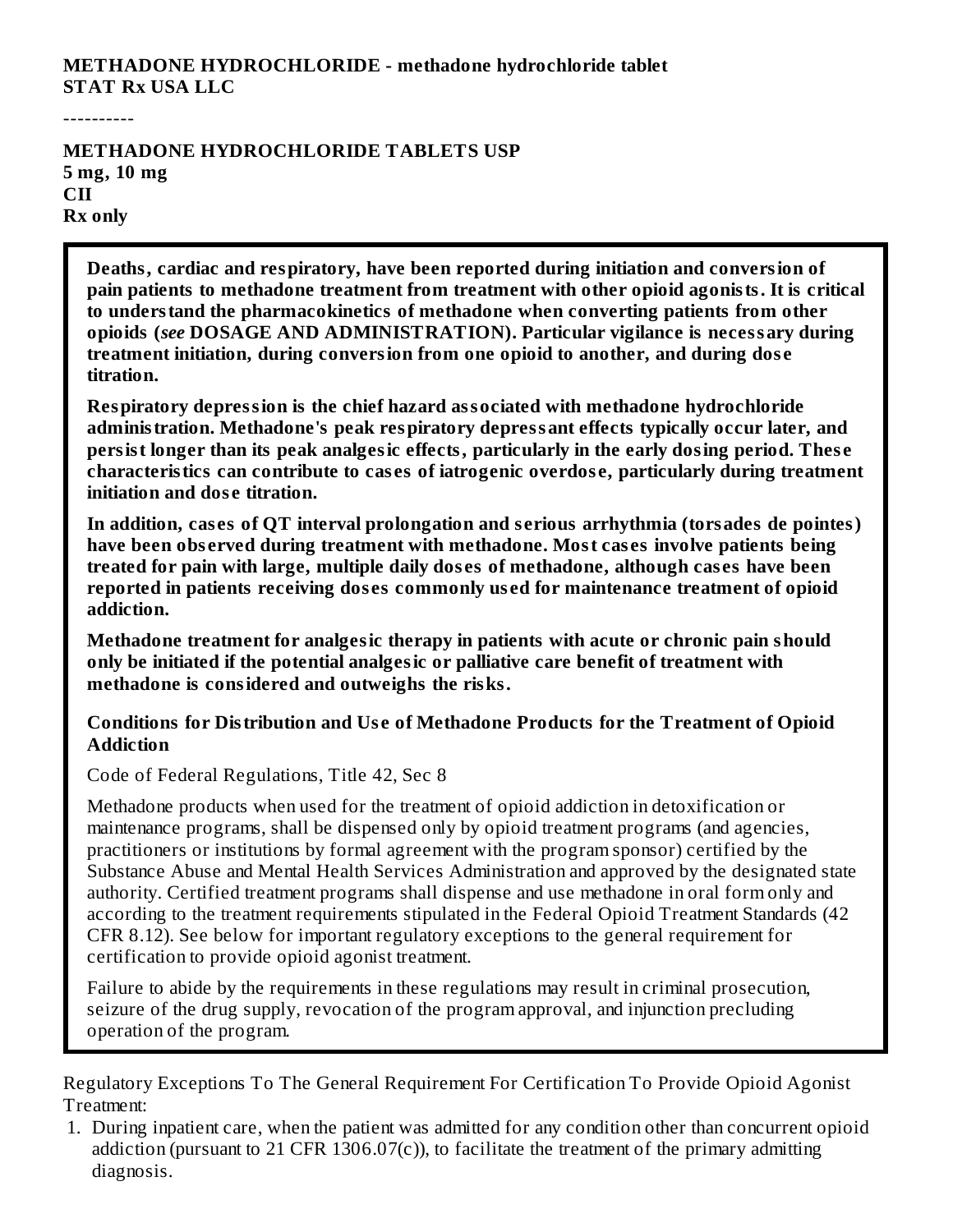2. During an emergency period of no longer than 3 days while definitive care for the addiction is being sought in an appropriately licensed facility (pursuant to 21 CFR 1306.07(b)).

## **DESCRIPTION**

Methadone Hydrochloride Tablets USP for oral administration, each contain 5 mg or 10 mg of methadone hydrochloride.

Methadone hydrochloride is a white, crystalline material that is water-soluble.

Methadone hydrochloride is chemically described as 6-(dimethylamino)-4,4-diphenyl-3-heptanone hydrochloride. Methadone hydrochloride has a melting point of 235°C, and a pKa of 8.25 in water at 20°C. Its octanol/water partition coefficient at pH 7.4 is 117. A solution (1:100) in water has a pH between 4.5 and 6.5.

It has the following structural formula:



 $C_{21}H_{27}NO \cdot HCl$  $MW = 345.91$ 

The tablets also contain lactose monohydrate, magnesium stearate, microcrystalline cellulose and silicon dioxide.

## **CLINICAL PHARMACOLOGY**

### **Mechanism of Action**

Methadone hydrochloride is a mu-agonist; a synthetic opioid analgesic with multiple actions qualitatively similar to those of morphine, the most prominent of which involves the central nervous system and organs composed of smooth muscle. The principal therapeutic uses for methadone are for analgesia and for detoxification or maintenance in opioid addiction. The methadone abstinence syndrome, although qualitatively similar to that of morphine, differs in that the onset is slower, the course is more prolonged, and the symptoms are less severe.

Some data also indicate that methadone acts as an antagonist at the N-methyl-D-aspartate (NMDA) receptor. The contribution of NMDA receptor antagonism to methadone's efficacy is unknown. Other NMDA receptor antagonists have been shown to produce neurotoxic effects in animals.

### **Pharmacokinetics**

**Absorption** – Following oral administration the bioavailability of methadone ranges between 36 to 100% and peak plasma concentrations are achieved between 1 to 7.5 hours. Dose proportionality of methadone pharmacokinetics is not known. However, after administration of daily oral doses ranging from 10 to 225 mg, the steady-state plasma concentrations ranged between 65 to 630 ng/mL and the peak concentrations ranged between 124 to 1255 ng/mL. Effect of food on the bioavailability of methadone has not been evaluated.

**Distribution** – Methadone is a lipophilic drug and the steady-state volume of distribution ranges between 1.0 to 8.0 L/kg. In plasma, methadone is predominantly bound to α-acid glycoprotein (85% to 90%). Methadone is secreted in saliva, breast milk, amniotic fluid and umbilical cord plasma.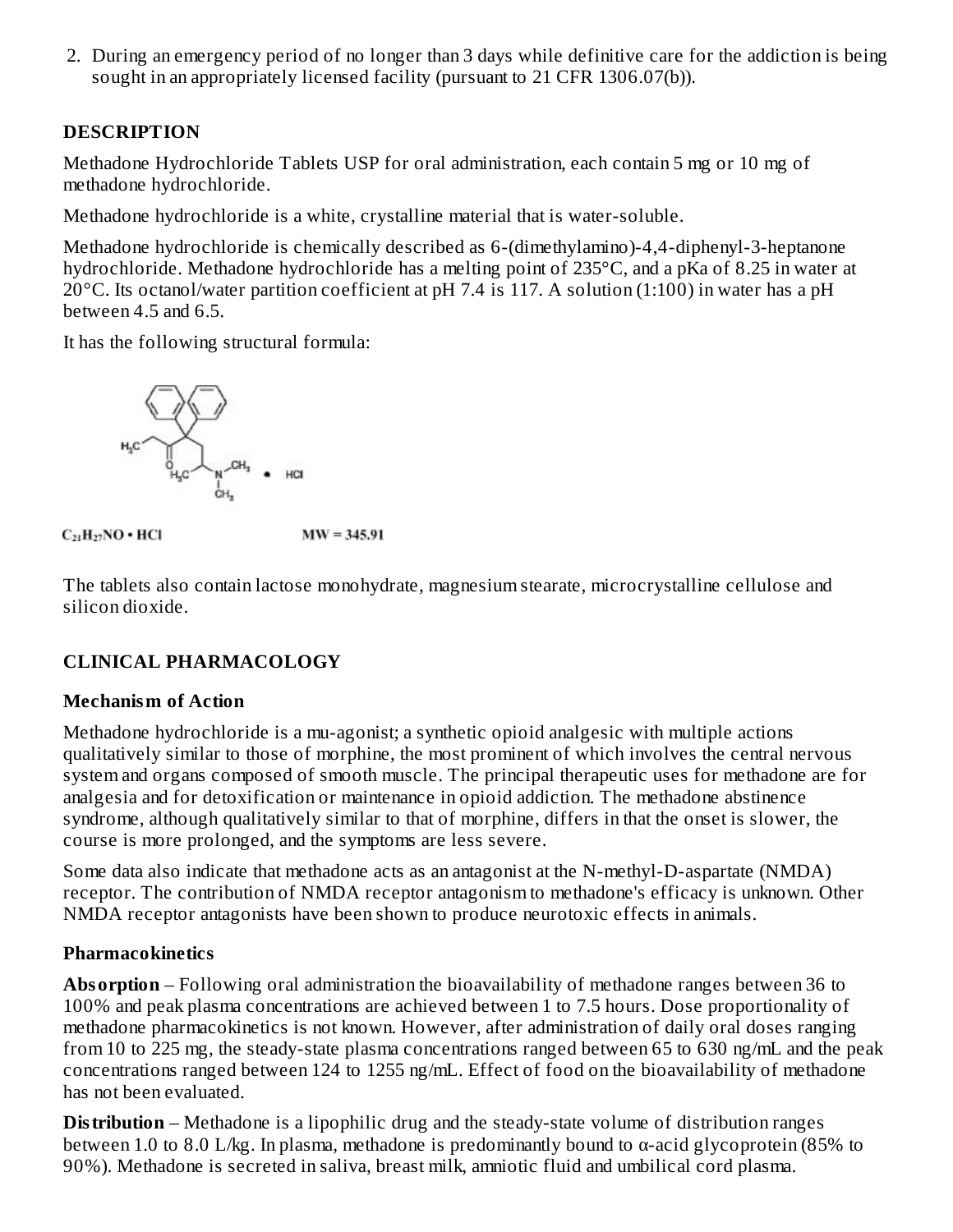**Metabolism** – Methadone is primarily metabolized by N-demethylation to an inactive metabolite, 2 ethylidene-1,5-dimethyl-3,3-diphenylpyrrolidene (EDDP). Cytochrome P450 enzymes, primarily CYP3A4, CYP2B6, and CYP2C19 and to a lesser extent CYP2C9 and CYP2D6, are responsible for conversion of methadone to EDDP and other inactive metabolites, which are excreted mainly in the urine.

**Excretion** – The elimination of methadone is mediated by extensive biotransformation, followed by renal and fecal excretion. Published reports indicate that after multiple dose administration the terminal half-life (T $_{\rm 1/2})$  was highly variable and ranged between 8 to 59 hours in different studies. Since methadone is lipophilic, it has been known to persist in the liver and other tissues. The slow release from the liver and other tissues may prolong the duration of methadone action despite low plasma concentrations.

## **Pharmacokinetics in Special Populations**

**Pregnancy** – The disposition of oral methadone has been studied in approximately 30 pregnant patients in 2nd and 3rd trimesters. Elimination of methadone was significantly changed in pregnancy. Total body clearance of methadone was increased in pregnant patients compared to the same patients postpartum or to non-pregnant opioid-dependent women. The terminal half-life of methadone is decreased during 2nd and 3rd trimesters. The decrease in plasma half-life and increased clearance of methadone resulting in lower methadone trough levels during pregnancy can lead to withdrawal symptoms in some pregnant patients. The dosage may need to be increased or the dosing interval decreased in pregnant patients receiving methadone (*see* **PRECAUTIONS, Pregnancy, Labor and Delivery,** *and* **DOSAGE AND ADMINISTRATION**).

**Renal Impairment –** Methadone pharmacokinetics have not been extensively evaluated in patients with renal insufficiency. Unmetabolized methadone and its metabolites are excreted in urine to a variable degree. Methadone is a basic (pKa=9.2) compound and the pH of the urinary tract can alter its disposition in plasma. Urine acidification has been shown to increase renal elimination of methadone. Forced diuresis, peritoneal dialysis, hemodialysis, or charcoal hemoperfusion have not been established as beneficial for increasing the elimination of methadone or its metabolites.

**Hepatic Impairment –** Methadone has not been extensively evaluated in patients with hepatic insufficiency. Methadone is metabolized by hepatic pathways, therefore patients with liver impairment may be at risk of accumulating methadone after multiple dosing.

Gender – The pharmacokinetics of methadone have not been evaluated for gender specificity.

**Race** – The pharmacokinetics of methadone have not been evaluated for race specificity.

**Geriatric** – The pharmacokinetics of methadone have not been evaluated in the geriatric population.

**Pediatric** – The pharmacokinetics of methadone have not been evaluated in the pediatric population.

## **Drug Interactions** (*see* **PRECAUTIONS, Drug Interactions**)

Methadone undergoes hepatic N-demethylation by cytochrome P-450 isoforms, principally CYP3A4, CYP2B6, CYP2C19, and to a lesser extent by CYP2C9 and CYP2D6. Coadministration of methadone with inducers of these enzymes may result in more rapid methadone metabolism, and potentially, decreased effects of methadone. Conversely, administration with CYP inhibitors may reduce metabolism and potentiate methadone's effects. Pharmacokinetics of methadone may be unpredictable when coadministered with drugs that are known to both induce and inhibit CYP enzymes. Although antiretroviral drugs such as efavirenz, nelfinavir, nevirapine, ritonavir, lopinavir + ritonavir combination are known to inhibit some CYPs, they are shown to reduce the plasma levels of methadone, possibly due to their CYP induction activity. Therefore, drugs administered concomitantly with methadone should be evaluated for interaction potential; clinicians are advised to evaluate individual response to drug therapy before making a dosage adjustment.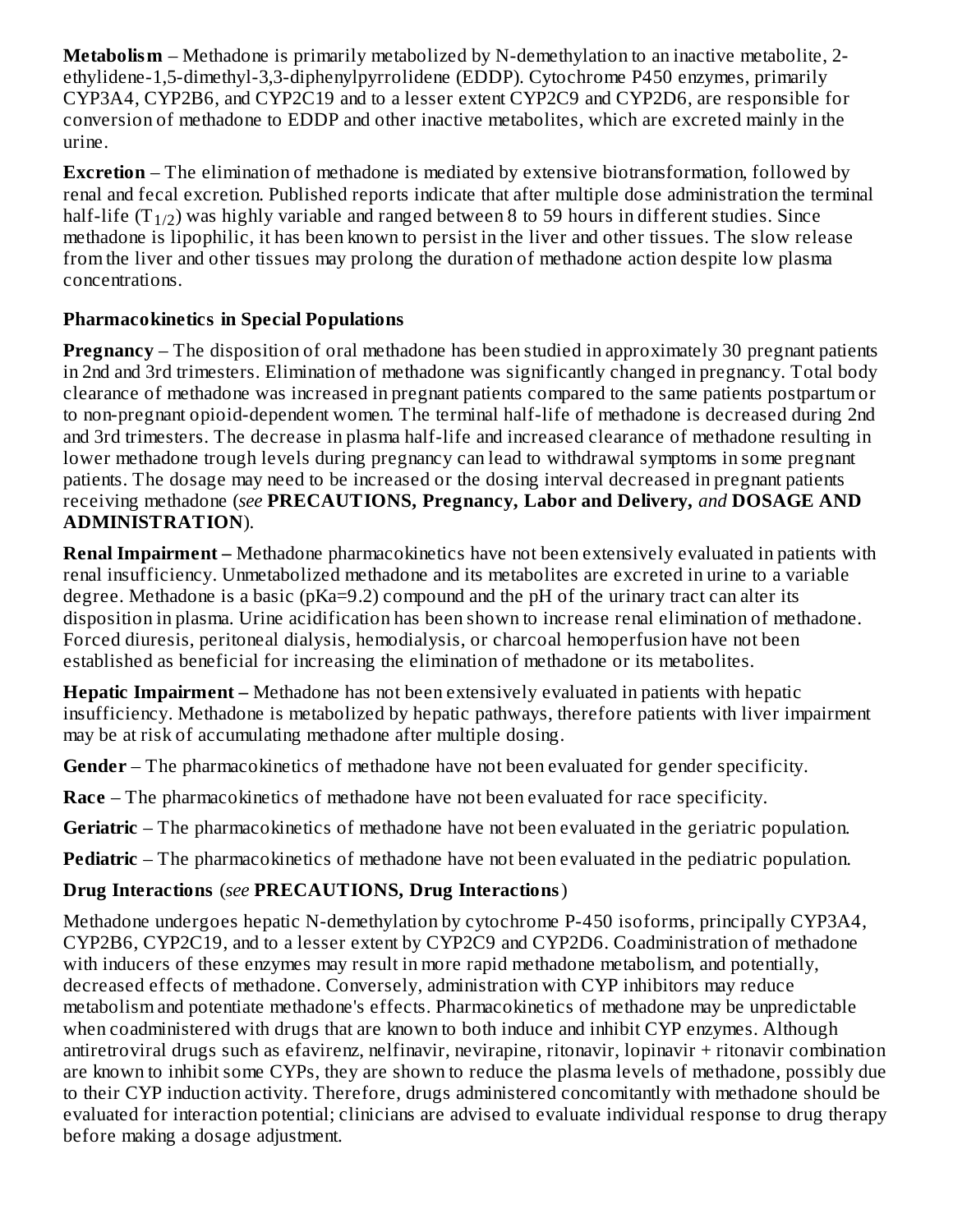### **INDICATIONS AND USAGE**

- 1. For the treatment of moderate to severe pain not responsive to non-narcotic analgesics.
- 2. For detoxification treatment of opioid addiction (heroin or other morphine-like drugs).
- 3. For maintenance treatment of opioid addiction (heroin or other morphine-like drugs), in conjunction with appropriate social and medical services.

**Note –** Outpatient maintenance and outpatient detoxification treatment may be provided only by Opioid Treatment Programs (OTPs) certified by the Federal Substance Abuse and Mental Health Services Administration (SAMHSA) and registered by the Drug Enforcement Administration (DEA). This does not preclude the maintenance treatment of a patient with concurrent opioid addiction who is hospitalized for conditions other than opioid addiction and who requires temporary maintenance during the critical period of his/her stay, or of a patient whose enrollment has been verified in a program which has been certified for maintenance treatment with methadone.

### **CONTRAINDICATIONS**

Methadone is contraindicated in patients with a known hypersensitivity to methadone hydrochloride or any other ingredient in methadone hydrochloride tablets.

Methadone is contraindicated in any situation where opioids are contraindicated such as: patients with respiratory depression (in the absence of resuscitative equipment or in unmonitored settings), and in patients with acute bronchial asthma or hypercarbia.

Methadone is contraindicated in any patient who has or is suspected of having a paralytic ileus.

#### **WARNINGS**

#### **Respiratory Depression, Incomplete Cross-Tolerance, and Iatrogenic Overdos e**

**Respiratory depression is the chief hazard associated with methadone hydrochloride administration. Methadone's peak respiratory depressant effects typically occur later, and persist longer than its peak analgesic effects, particularly during the initial dosing period. Thes e characteristics can contribute to cas es of iatrogenic overdos e, particularly during treatment initiation or dos e titration.**

**Patients tolerant to other opioids may be incompletely tolerant to methadone. Incomplete crosstolerance is of particular concern for patients tolerant to other mu-opioid agonists who are being converted to treatment with methadone, thus making determination of dosing during opioid treatment conversion complex. Deaths have been reported during conversion from chronic, high-dos e treatment with other opioid agonists. Therefore, it is critical to understand the pharmacokinetics of methadone when converting patients from other opioids (***see* **DOSAGE AND ADMINISTRATION, Table 1, for appropriate conversion s chedules). A high degree of "opioid tolerance" does not eliminate the possibility of methadone overdos e, iatrogenic or otherwis e.**

Respiratory depression is of particular concern in elderly or debilitated patients as well as in those suffering from conditions accompanied by hypoxia or hypercapnia when even moderate therapeutic doses may dangerously decrease pulmonary ventilation.

Methadone should be administered with extreme caution to patients with conditions accompanied by hypoxia, hypercapnia, or decreased respiratory reserve such as: asthma, chronic obstructive pulmonary disease or cor pulmonale, severe obesity, sleep apnea syndrome, myxedema, kyphoscoliosis, and CNS depression or coma. In these patients, even usual therapeutic doses of methadone may decrease respiratory drive while simultaneously increasing airway resistance to the point of apnea. Alternative, non-opioid analgesics should be considered, and methadone should be used at the lowest effective dose and only under careful medical supervision.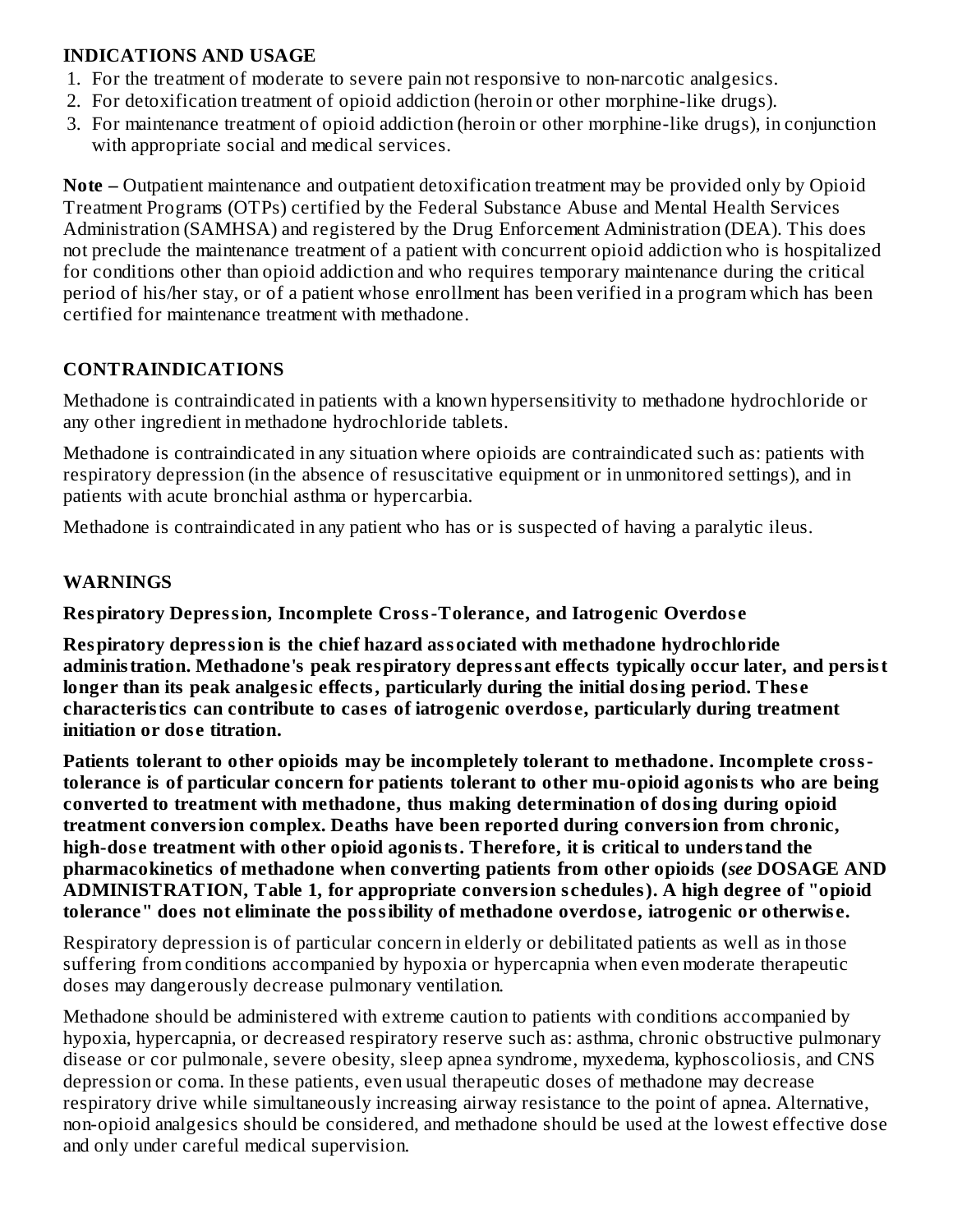## **Cardiac Conduction Effects**

Laboratory studies, both in vivo and in vitro, have demonstrated that methadone inhibits cardiac potassium channels and prolongs the QT interval. Cases of QT interval prolongation and serious arrhythmia (torsades de pointes) have been observed during treatment with methadone. These cases appear to be more commonly associated with, but not limited to, higher dose treatment  $(>200 \text{ mg/day})$ . Most cases involve patients being treated for pain with large, multiple daily doses of methadone, although cases have been reported in patients receiving doses commonly used for maintenance treatment of opioid addiction. In most of the cases seen at typical maintenance doses, concomitant medications and/or clinical conditions such as hypokalemia were noted as contributing factors. However, the evidence strongly suggests that methadone possesses the potential for adverse cardiac conduction effects in some patients.

Methadone should be administered with particular caution to patients already at risk for development of prolonged QT interval (e.g., cardiac hypertrophy, concomitant diuretic use, hypokalemia, hypomagnesemia). Careful monitoring is recommended when using methadone in patients with a history of cardiac conduction abnormalities, those taking medications affecting cardiac conduction, and in other cases where history or physical exam suggest an increased risk of dysrhythmia. QT prolongation has also been reported in patients with no prior cardiac history who have received high doses of methadone. Patients developing QT prolongation while on methadone treatment should be evaluated for the presence of modifiable risk factors, such as concomitant medications with cardiac effects, drugs which might cause electrolyte abnormalities, and drugs which might act as inhibitors of methadone metabolism. For use of methadone to treat pain, the risk of QT prolongation and development of dysrhythmias should be weighed against the benefit of adequate pain management and the availability of alternative therapies.

Methadone treatment for analgesic therapy in patients with acute or chronic pain should only be initiated if the potential analgesic or palliative care benefit of treatment with methadone has been considered to outweigh the risk of QT prolongation that has been reported with high doses of methadone.

The use of methadone in patients already known to have a prolonged QT interval has not been systematically studied.

In using methadone an individualized benefit to risk assessment should be carried out and should include evaluation of patient presentation and complete medical history. For patients judged to be at risk, careful monitoring of cardiovascular status, including QT prolongation and dysrhythmias and those described previously should be performed.

## **Misus e, Abus e, and Diversion of Opioids**

Methadone is a mu-agonist opioid with an abuse liability similar to that of morphine and is a Schedule II controlled substance. Methadone, like morphine and other opioids used for analgesia, has the potential for being abused and is subject to criminal diversion.

Methadone can be abused in a manner similar to other opioid agonists, legal or illicit. This should be considered when prescribing or dispensing methadone hydrochloride tablets in situations where the clinician is concerned about an increased risk of misuse, abuse, or diversion.

Concerns about abuse, addiction, and diversion should not prevent the proper management of pain.

Healthcare professionals should contact their State Professional Licensing Board, or State Controlled Substances Authority for information on how to prevent and detect abuse or diversion of this product.

### **Interactions with Other CNS Depressants**

Patients receiving other opioid analgesics, general anesthetics, phenothiazines, other tranquilizers, sedatives, hypnotics or other CNS depressants (including alcohol) concomitantly with methadone may experience respiratory depression, hypotension, profound sedation, or coma (*see* **PRECAUTIONS**).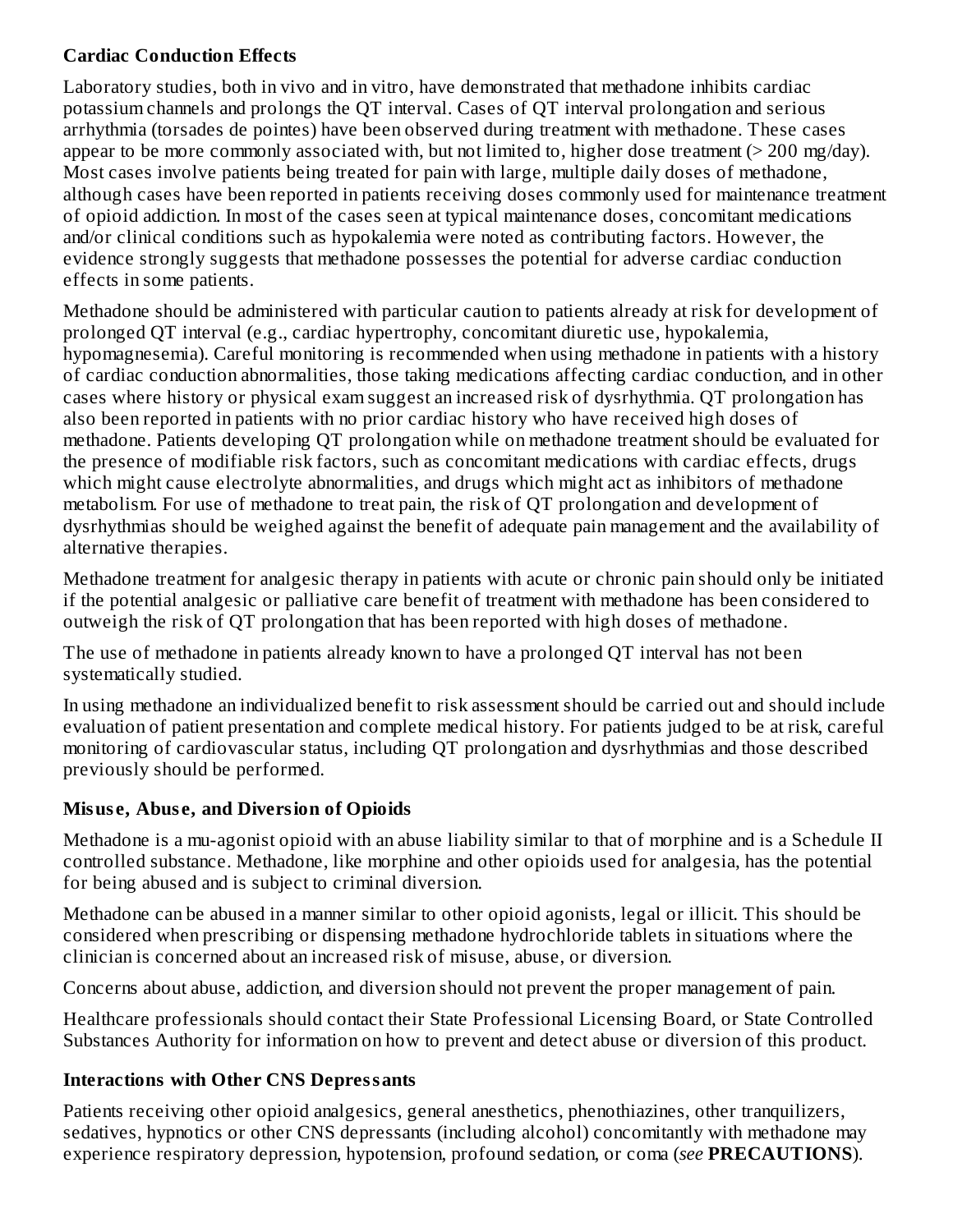### **Interactions with Alcohol and Drugs of Abus e**

Methadone may be expected to have additive effects when used in conjunction with alcohol, other opioids, or illicit drugs that cause central nervous system depression. Deaths associated with illicit use of methadone frequently have involved concomitant benzodiazepine abuse.

### **Head Injury and Increas ed Intracranial Pressure**

The respiratory depressant effects of opioids and their capacity to elevate cerebrospinal-fluid pressure may be markedly exaggerated in the presence of head injury, other intracranial lesions or a pre-existing increase in intracranial pressure. Furthermore, opioids produce effects which may obscure the clinical course of patients with head injuries. In such patients, methadone must be used with caution, and only if it is deemed essential.

### **Acute Abdominal Conditions**

The administration of opioids may obscure the diagnosis or clinical course of patients with acute abdominal conditions.

## **Hypotensive Effect**

The administration of methadone may result in severe hypotension in patients whose ability to maintain normal blood pressure is compromised (e.g., severe volume depletion).

## **DRUG ABUSE AND DEPENDENCE**

**Methadone hydrochloride tablets contain methadone, a mu-agonist opioid with an abus e liability similar to other opioid agonists and is a Schedule II controlled substance. Methadone and other opioids us ed in analgesia can be abus ed and are subject to criminal diversion.**

Abuse of methadone poses a risk of overdose and death. This risk is increased with concurrent abuse of methadone with alcohol and other substances. In addition, parenteral drug abuse is commonly associated with transmission of infectious diseases such as hepatitis and HIV.

Drug addiction is characterized by compulsive use, use for non-medical purposes, and continued use despite harm or risk of harm. Drug addiction is a treatable disease, utilizing a multi-disciplinary approach, but relapse is common.

"Drug-seeking" behavior is very common in addicts and drug abusers. Drug-seeking tactics include emergency calls or visits near the end of office hours, refusal to undergo appropriate examination, testing or referral, repeated claims of lost prescriptions, tampering with prescriptions and reluctance to provide prior medical records or contact information for other treating physician(s). "Doctor shopping" (visiting multiple prescribers) to obtain additional prescriptions is common among drug abusers and people suffering from untreated addiction. However, it should be important to note that preoccupation with achieving adequate pain relief can be appropriate behavior in a patient with poor pain control.

## **Physical Dependence and Tolerance**

Abuse and addiction are separate and distinct from physical dependence and tolerance. Physicians should be aware that addiction may not be accompanied by concurrent tolerance and symptoms of physical dependence in all addicts. In addition, abuse of opioids can occur in the absence of true addiction and is characterized by misuse for non-medical purposes, often in combination with other psychoactive substances. Methadone, like other opioids, has been diverted for non-medical use. Careful record-keeping of prescribing information, including quantity, frequency, and renewal requests is strongly advised.

Proper assessment of the patient, proper prescribing practices, periodic re-evaluation of therapy, and proper dispensing and storage are appropriate measures that help to limit abuse of opioid drugs.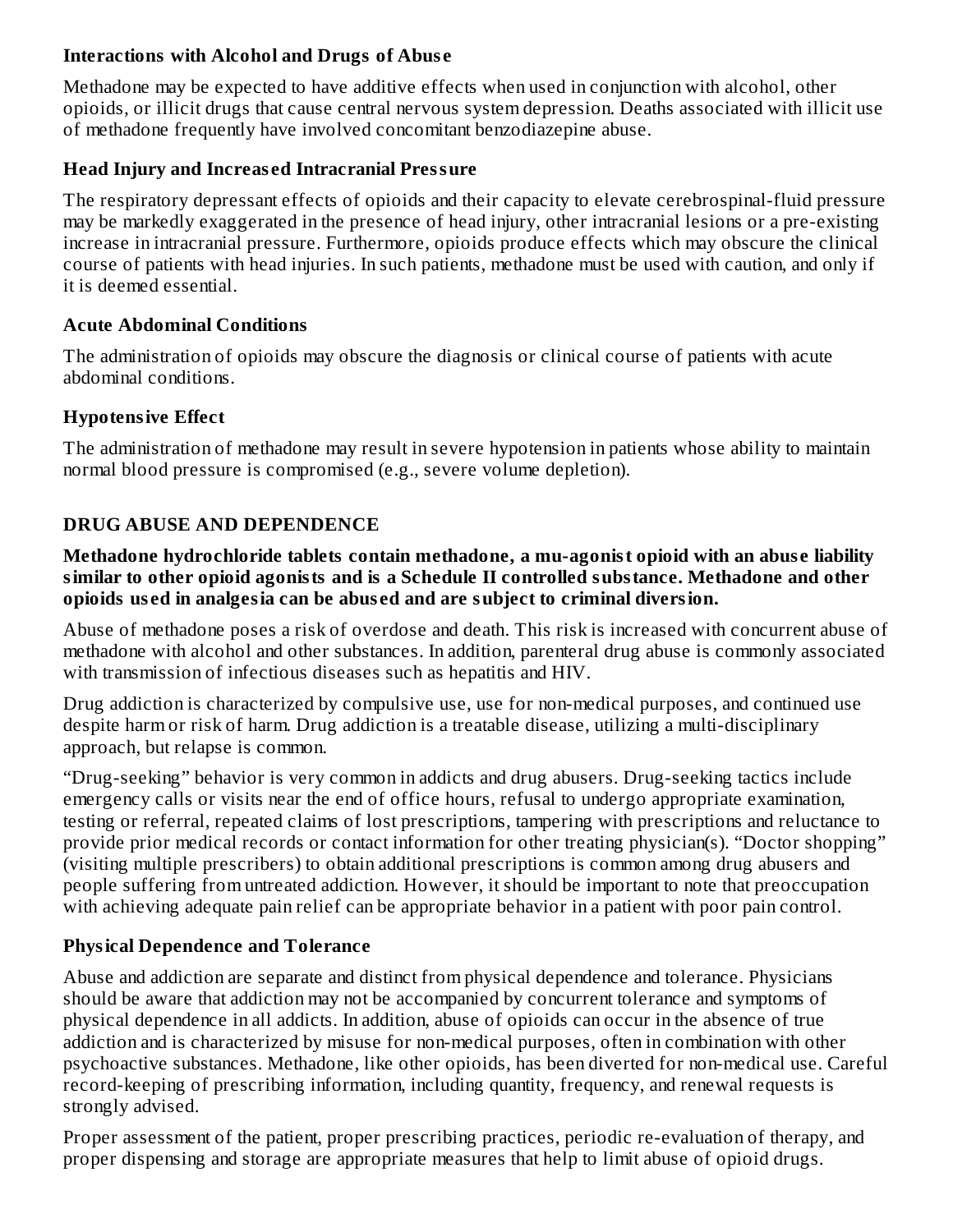Infants born to mothers physically dependent on opioids may also be physically dependent and may exhibit respiratory difficulties and withdrawal symptoms (*see* **PRECAUTIONS, Pregnancy, Labor and Delivery**).

## **PRECAUTIONS**

## **General**

When treating pain, methadone given on a fixed-dose schedule may have a narrow therapeutic index in certain patient populations, especially when combined with other drugs, and should be reserved for cases where the benefits of opioid analgesia with methadone outweigh the known potential risks of cardiac conduction abnormalities, respiratory depression, altered mental states and postural hypotension. Methadone should be used with caution in elderly and debilitated patients; patients who are known to be sensitive to central nervous system depressants, such as those with cardiovascular, pulmonary, renal, or hepatic disease; and in patients with comorbid conditions or concomitant medications which may predispose to dysrhythmia.

Selection of patients for treatment with methadone should be governed by the same principles that apply to the use of other opioids (*see* **INDICATIONS AND USAGE**). Physicians should individualize treatment in every case (*see* **DOSAGE AND ADMINISTRATION**), taking into account the high degree of interpatient variability in response to and metabolism of methadone.

## **Drug Interactions**

In vitro results suggest that methadone undergoes hepatic N-demethylation by cytochrome P450 enzymes, principally CYP3A4, CYP2B6, CYP2C19 and to a lesser extent by CYP2C9 and CYP2D6. Coadministration of methadone with CYP inducers of these enzymes may result in a more rapid metabolism and potential for decreased effects of methadone, whereas administration with CYP inhibitors may reduce metabolism and potentiate methadone's effects. Although antiretroviral drugs such as efavirenz, nelfinavir, nevirapine, ritonavir, lopinavir + ritonavir combination are known to inhibit CYPs, they are shown to reduce the plasma levels of methadone, possibly due to their CYP induction activity. Therefore, drugs administered concomitantly with methadone should be evaluated for interaction potential; clinicians are advised to evaluate individual response to drug therapy.

## **Opioid Antagonists, Mixed Agonist/Antagonists, and Partial Agonists**

As with other mu-agonists, patients maintained on methadone may experience withdrawal symptoms when given opioid antagonists, mixed agonist/antagonists, and partial agonists. Examples of such agents are naloxone, naltrexone, pentazocine, nalbuphine, butorphanol, and buprenorphine.

## **Anti-Retroviral Agents**

**Abacavir, amprenavir, efavirenz, nelfinavir, nevirapine, ritonavir, lopinavir + ritonavir combination –** Coadministration of these anti-retroviral agents resulted in increased clearance or decreased plasma levels of methadone. Methadone-maintained patients beginning treatment with these antiretroviral drugs should be monitored for evidence of withdrawal effects and methadone dose should be adjusted accordingly.

**Didanosine and Stavudine –** Experimental evidence demonstrated that methadone decreased the AUC and peak levels for didanosine and stavudine, with a more significant decrease for didanosine. Methadone disposition was not substantially altered.

**Zidovudine –** Experimental evidence demonstrated that methadone increased the area under the concentration-time curve (AUC) of zidovudine which could result in toxic effects.

## **Cytochrome P450 Inducers**

Methadone-maintained patients beginning treatment with CYP3A4 inducers should be monitored for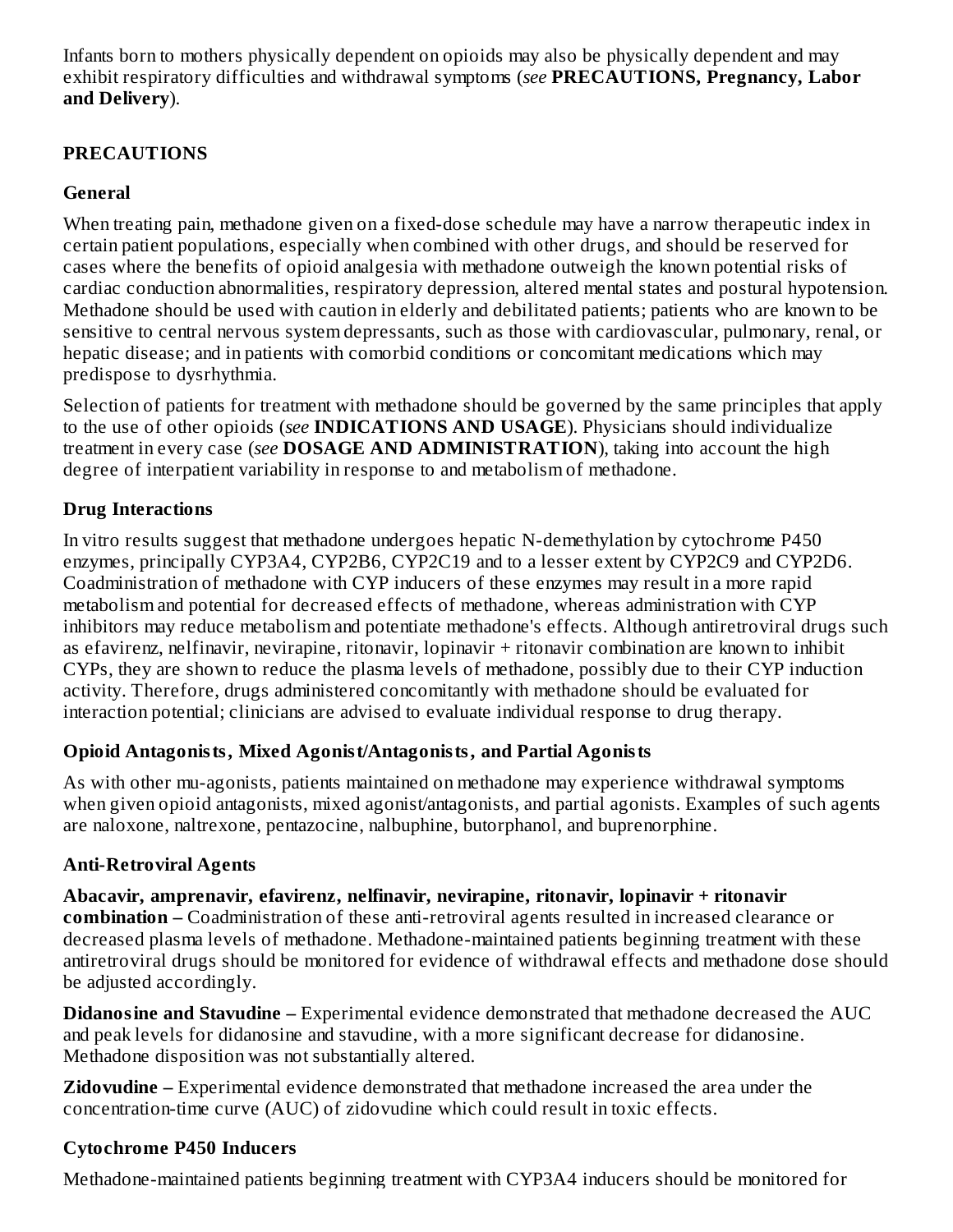$M_{\rm eff}$  inducers beginning treatment with  $C_{\rm eff}$  inducers should be monitored for monitored for monitored for evidence of withdrawal effects and methadone dose should be adjusted accordingly. The following drug interactions were reported following coadministration of methadone with inducers of cytochrome P450 enzymes:

**Rifampin** – In patients well-stabilized on methadone, concomitant administration of rifampin resulted in a marked reduction in serum methadone levels and a concurrent appearance of withdrawal symptoms.

**Phenytoin** – In a pharmacokinetic study with patients on methadone maintenance therapy, phenytoin administration (250 mg b.i.d. initially for 1 day followed by 300 mg QD for 3 to 4 days) resulted in an approximately 50% reduction in methadone exposure and withdrawal symptoms occurred concurrently. Upon discontinuation of phenytoin, the incidence of withdrawal symptoms decreased and methadone exposure increased to a level comparable to that prior to phenytoin administration.

**St. John's Wort, Phenobarbital, Carbamazepine** – Administration of methadone along with other CYP3A4 inducers may result in withdrawal symptoms.

## **Cytochrome P450 Inhibitors**

Since the metabolism of methadone is mediated primarily by CYP3A4 isozyme, coadministration of drugs that inhibit CYP3A4 activity may cause decreased clearance of methadone. The expected clinical results would be increased or prolonged opioid effects. Thus, methadone-treated patients coadministered strong inhibitors of CYP3A4, such as azole antifungal agents (e.g., ketoconazole) and macrolide antibiotics (e.g., erythromycin), with methadone should be carefully monitored and dosage adjustment should be undertaken if warranted. Some selective serotonin reuptake inhibitors (SSRIs) (e.g., sertraline, fluvoxamine) may increase methadone plasma levels upon coadministration with methadone and result in increased opiate effects and/or toxicity.

**Voriconazole** – Repeat dose administration of oral voriconazole (400 mg Q12h for 1 day, then 200 mg Q12h for 4 days) increased the  $\rm C_{max}$  and AUC of (R)-methadone by 31% and 47%, respectively, in subjects receiving a methadone maintenance dose (30 to 100 mg QD). The  $\mathsf{C}_{\max}$  and  $\mathrm{AUC}$  of (S)methadone increased by 65% and 103%, respectively. Increased plasma concentrations of methadone have been associated with toxicity including QT prolongation. Frequent monitoring for adverse events and toxicity related to methadone is recommended during coadministration. Dose reduction of methadone may be needed.

## **Others**

**Monoamine Oxidas e (MAO) Inhibitors** – Therapeutic doses of meperidine have precipitated severe reactions in patients concurrently receiving monoamine oxidase inhibitors or those who have received such agents within 14 days. Similar reactions thus far have not been reported with methadone. However, if the use of methadone is necessary in such patients, a sensitivity test should be performed in which repeated small, incremental doses of methadone are administered over the course of several hours while the patient's condition and vital signs are under careful observation.

**Desipramine** – Blood levels of desipramine have increased with concurrent methadone administration.

## **Potentially Arrhythmogenic Agents**

Extreme caution is necessary when any drug known to have the potential to prolong the QT interval is prescribed in conjunction with methadone. Pharmacodynamic interactions may occur with concomitant use of methadone and potentially arrhythmogenic agents such as class I and III antiarrhythmics, some neuroleptics and tricyclic antidepressants, and calcium channel blockers.

Caution should also be exercised when prescribing methadone concomitantly with drugs capable of inducing electrolyte disturbances (hypomagnesemia, hypokalemia) that may prolong the QT interval. These drugs include diuretics, laxatives, and, in rare cases, mineralocorticoid hormones.

## **Interactions with Alcohol and Drugs of Abus e**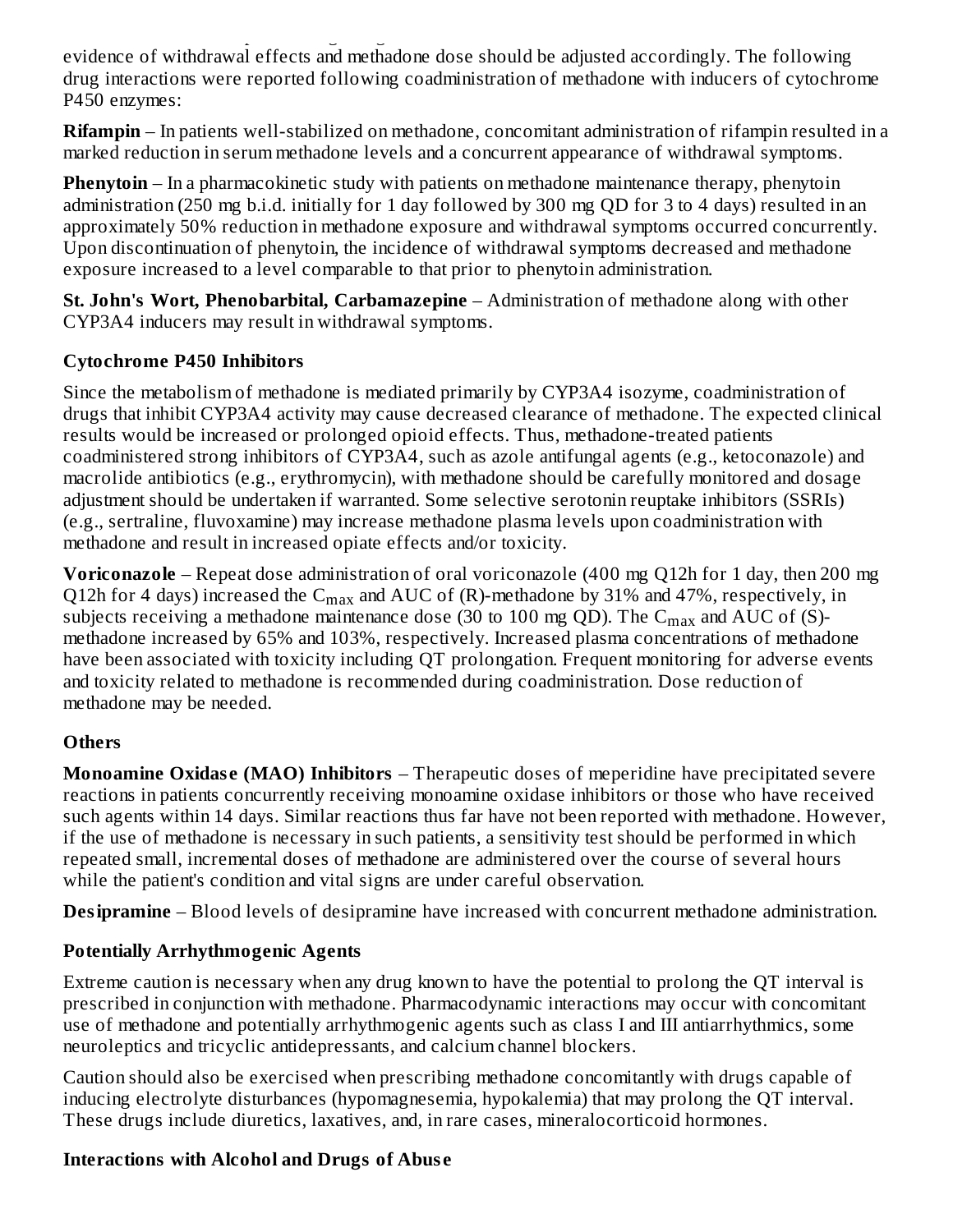Methadone may be expected to have additive effects when used in conjunction with alcohol, other opioids or CNS depressants, or with illicit drugs that cause central nervous system depression. Deaths have been reported when methadone has been abused in conjunction with benzodiazepines.

**Anxiety –** Since methadone as used by tolerant patients at a constant maintenance dosage does not act as a tranquilizer, patients who are maintained on this drug will react to life problems and stresses with the same symptoms of anxiety as do other individuals. The physician should not confuse such symptoms with those of narcotic abstinence and should not attempt to treat anxiety by increasing the dose of methadone. The action of methadone in maintenance treatment is limited to the control of narcotic withdrawal symptoms and is ineffective for relief of general anxiety.

**Acute Pain –** Maintenance patients on a stable dose of methadone who experience physical trauma, postoperative pain or other acute pain cannot be expected to derive analgesia from their existing dose of methadone. Such patients should be administered analgesics, including opioids, in doses that would otherwise be indicated for non-methadone-treated patients with similar painful conditions. Due to the opioid tolerance induced by methadone, when opioids are required for management of acute pain in methadone patients, somewhat higher and/or more frequent doses will often be required than would be the case for non-tolerant patients.

## **Risk of Relaps e in Patients on Methadone Maintenance Treatment of Opioid Addiction**

Abrupt opioid discontinuation can lead to development of opioid withdrawal symptoms (*see* **PRECAUTIONS**). Presentation of these symptoms have been associated with an increased risk of susceptible patients to relapse to illicit drug use and should be considered when assessing the risks and benefit of methadone use.

## **Tolerance and Physical Dependence**

Tolerance is the need for increasing doses of opioids to maintain a defined effect such as analgesia (in the absence of disease progression or other external factors). Physical dependence is manifested by withdrawal symptoms after abrupt discontinuation of a drug or upon administration of an antagonist. Physical dependence and/or tolerance are not unusual during chronic opioid therapy.

If methadone is abruptly discontinued in a physically dependent patient, an abstinence syndrome may occur. The opioid abstinence or withdrawal syndrome is characterized by some or all of the following: restlessness, lacrimation, rhinorrhea, yawning, perspiration, chills, myalgia, and mydriasis. Other symptoms also may develop, including irritability, anxiety, backache, joint pain, weakness, abdominal cramps, insomnia, nausea, anorexia, vomiting, diarrhea, or increased blood pressure, respiratory rate, or heart rate.

In general, chronically administered methadone should not be abruptly discontinued.

## **Special-Risk Patients**

Methadone should be given with caution and the initial dose reduced in certain patients, such as the elderly and debilitated and those with severe impairment of hepatic or renal function, hypothyroidism, Addison's disease, prostatic hypertrophy, or urethral stricture. The usual precautions appropriate to the use of parenteral opioids should be observed and the possibility of respiratory depression should always be kept in mind.

## **Information for Patients**

- Patients should be cautioned that methadone, like all opioids, may impair the mental and/or physical abilities required for the performance of potentially hazardous tasks such as driving or operating machinery.
- Patients should be cautioned that methadone, like other opioids, may produce orthostatic hypotension in ambulatory patients.
- Patients should be cautioned that alcohol and other CNS depressants may produce an additive CNS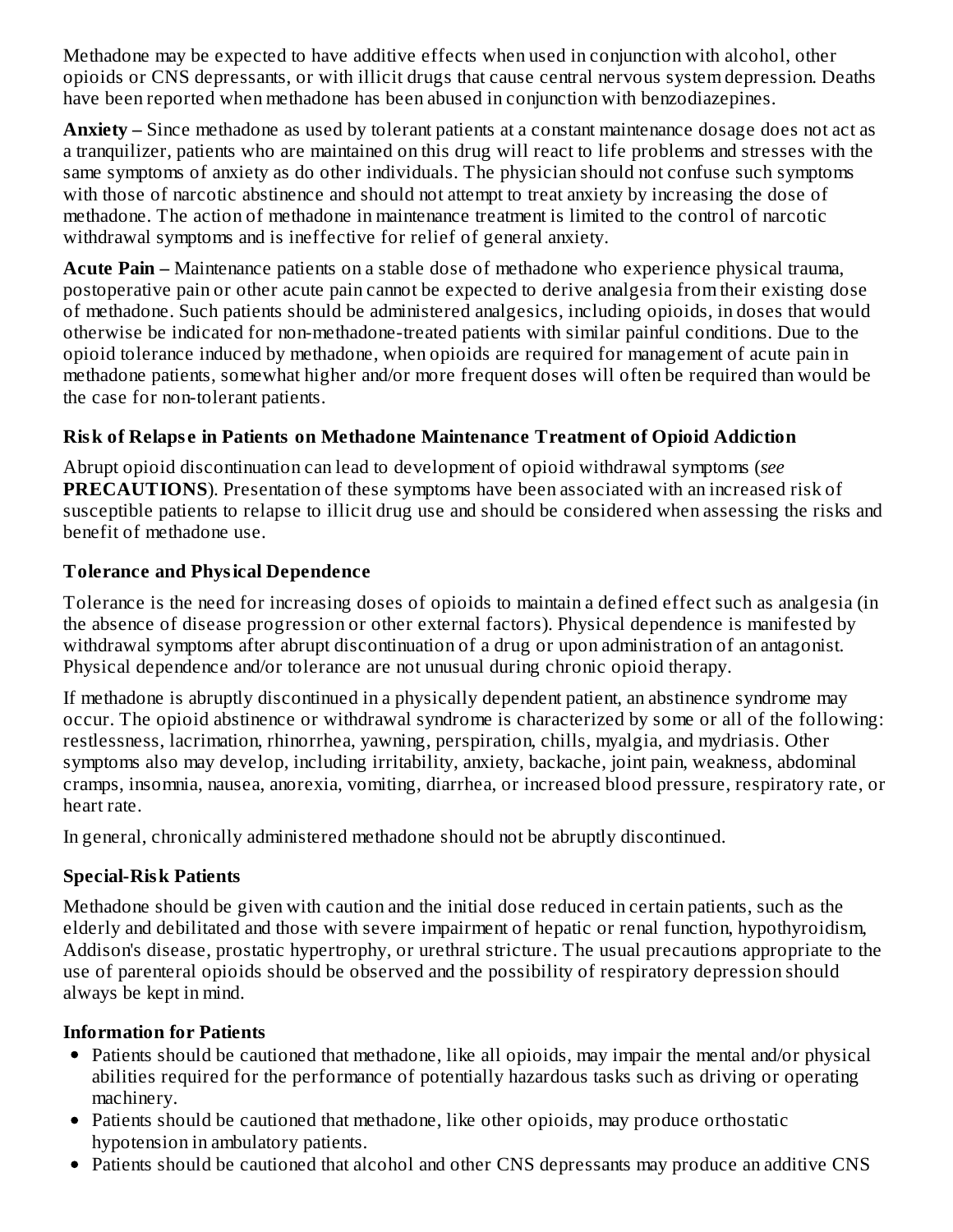depression when taken with this product and should be avoided.

- Patients should be instructed to seek medical attention immediately if they experience symptoms suggestive of an arrhythmia (such as palpitations, dizziness, lightheadedness, or syncope) when taking methadone.
- Patients initiating treatment with methadone for opioid dependence should be reassured that the dose of methadone will "hold" for longer periods of time as treatment progresses.
- Patients seeking to discontinue methadone maintenance treatment of opioid dependence should be apprised of the high risk of relapse to illicit drug use associated with discontinuation of methadone maintenance treatment.
- Patients should be instructed to keep methadone in a secure place out of the reach of children and other household members. Accidental or deliberate ingestion by a child may cause respiratory depression that can result in death. Patients and their caregivers should be advised to discard unused methadone in such a way that individuals other than the patient for whom it was originally prescribed will not come in contact with the drug.

## **Carcinogenesis, Mutagenesis, Impairment of Fertility**

**Carcinogenesis** – The results of carcinogenicity assessment in B6C2F1 mice and Fischer 344 rats following dietary administration of two doses of methadone HCl have been published. Mice consumed 15 mg/kg/day or 60 mg/kg/day methadone for two years. These doses were approximately 0.6 and 2.5 times a human daily oral dose of 120 mg/day on a body surface area basis (mg/m<sup>2</sup>). There was a significant increase in pituitary adenomas in female mice treated with 15 mg/kg/day but not with 60 mg/kg/day. Under the conditions of the assay, there was no clear evidence for a treatment-related increase in the incidence of neoplasms in male rats. Due to decreased food consumption in males at the high dose, male rats consumed 16 mg/kg/day and 28 mg/kg/day of methadone for two years. These doses were approximately 1.3 and 2.3 times a human daily oral dose of 120 mg/day, based on body surface area comparison. In contrast, female rats consumed 46 mg/kg/day or 88 mg/kg/day for two years. These doses were approximately 3.7 and 7.1 times a human daily oral dose of 120 mg/day, based on body surface area comparison. Under the conditions of the assay, there was no clear evidence for a treatment-related increase in the incidence of neoplasms in either male or female rats.

**Mutagenesis** – There are several published reports on the potential genetic toxicity of methadone. Methadone tested negative in tests for chromosome breakage and disjunction and sex-linked recessive lethal gene mutations in germ cells of Drosophila using feeding and injection procedures. In contrast, methadone tested positive in the in vivo mouse dominant lethal assay and the in vivo mammalian spermatogonial chromosome aberration test. Additionally, methadone tested positive in the *E. coli* DNA repair system and *Neurospora crassa* and mouse lymphoma forward mutation assays.

**Fertility** – Reproductive function in human males may be decreased by methadone treatment. Reductions in ejaculate volume and seminal vesicle and prostate secretions have been reported in methadone-treated individuals. In addition, reductions in serum testosterone levels and sperm motility, and abnormalities in sperm morphology have been reported. Published animal studies provide additional data indicating that methadone treatment of males can alter reproductive function. Methadone produces a significant regression of sex accessory organs and testes of male mice and rats. Additional data have been published indicating that methadone treatment of male rats (once a day for three consecutive days) increased embryolethality and neonatal mortality. Examination of uterine contents of methadone-naive female mice bred to methadone-treated mice indicated that methadone treatment produced an increase in the rate of preimplantation deaths in all post-meiotic states.

## **Pregnancy**

**Teratogenic Effects.** *Pregnancy Category C* – There are no controlled studies of methadone use in pregnant women that can be used to establish safety. However, an expert review of published data on experiences with methadone use during pregnancy by the Teratogen Information System (TERIS) concluded that maternal use of methadone during pregnancy as part of a supervised, therapeutic regimen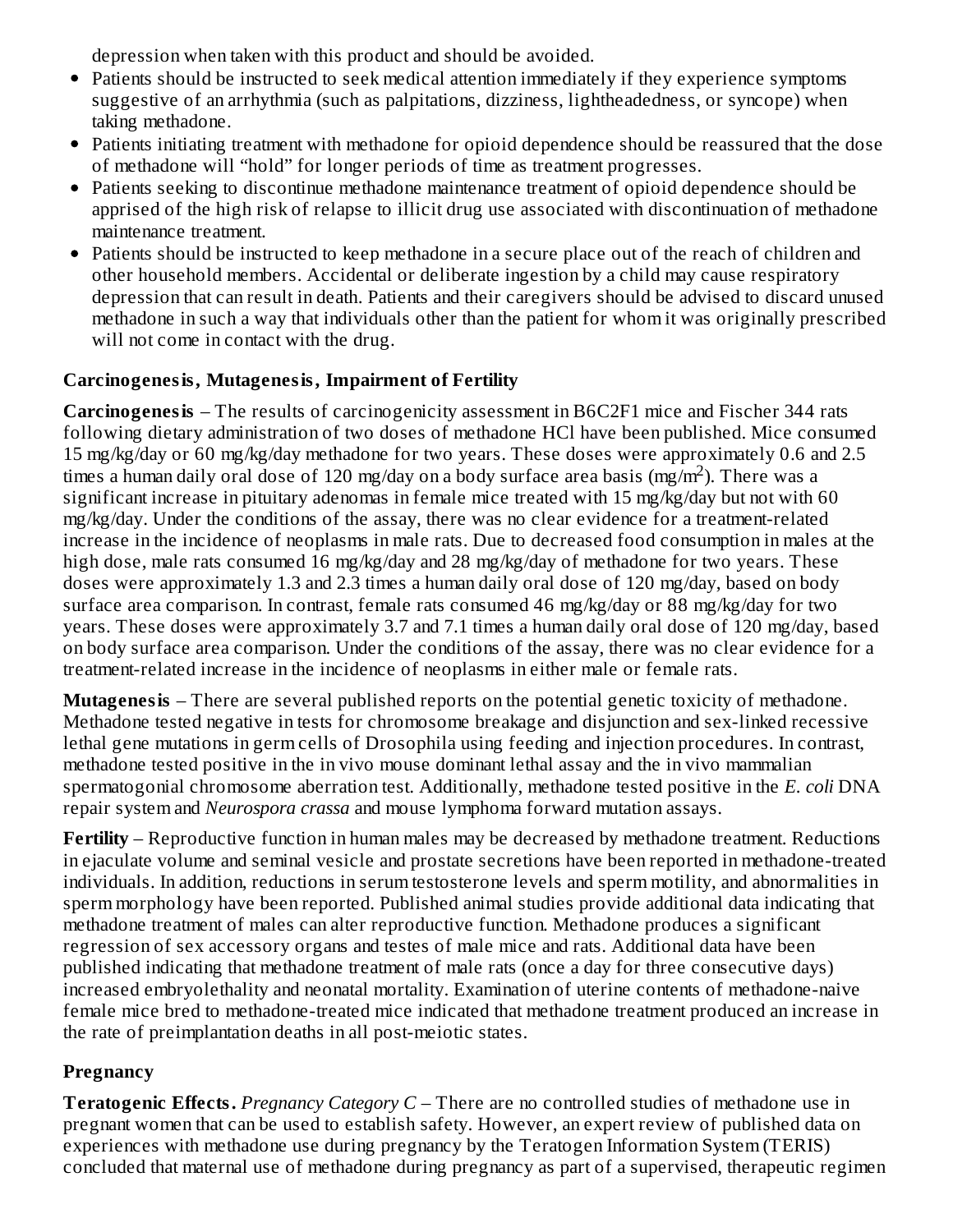is unlikely to pose a substantial teratogenic risk (quantity and quality of data assessed as "limited to fair"). However, the data are insufficient to state that there is no risk (TERIS, last reviewed October, 2002). Pregnant women involved in methadone maintenance programs have been reported to have significantly improved prenatal care leading to significantly reduced incidence of obstetric and fetal complications and neonatal morbidity and mortality when compared to women using illicit drugs. Several factors complicate the interpretation of investigations of the children of women who take methadone during pregnancy. These include the maternal use of illicit drugs, other maternal factors such as nutrition, infection, and psychosocial circumstances, limited information regarding dose and duration of methadone use during pregnancy, and the fact that most maternal exposure appears to occur after the first trimester of pregnancy. In addition, reported studies generally compare the benefit of methadone to the risk of untreated addiction to illicit drugs; the relevance of these findings to pain patients prescribed methadone during pregnancy is unclear.

Methadone has been detected in amniotic fluid and cord plasma at concentrations proportional to maternal plasma and in newborn urine at lower concentrations than corresponding maternal urine.

A retrospective series of 101 pregnant, opiate-dependent women who underwent inpatient opiate detoxification with methadone did not demonstrate any increased risk of miscarriage in the 2nd trimester or premature delivery in the 3rd trimester.

Several studies have suggested that infants born to narcotic-addicted women treated with methadone during all or part of pregnancy have been found to have decreased fetal growth with reduced birth weight, length, and/or head circumference compared to controls. This growth deficit does not appear to persist into later childhood. However, children born to women treated with methadone during pregnancy have been shown to demonstrate mild but persistent deficits in performance on psychometric and behavioral tests.

Additional information on the potential risks of methadone may be derived from animal data. Methadone does not appear to be teratogenic in the rat or rabbit models. However, following large doses, methadone produced teratogenic effects in the guinea pig, hamster and mouse. One published study in pregnant hamsters indicated that a single subcutaneous dose of methadone ranging from 31 to 185 mg/kg (the 31 mg/kg dose is approximately 2 times a human daily oral dose of 120 mg/day on a mg/m<sup>2</sup> basis) on day 8 of gestation resulted in a decrease in the number of fetuses per litter and an increase in the percentage of fetuses exhibiting congenital malformations described as exencephaly, cranioschisis, and "various other lesions". The majority of the doses tested also resulted in maternal death. In another study, a single subcutaneous dose of 22 to 24 mg/kg methadone (estimated exposure was approximately equivalent to a human daily oral dose of 120 mg/day on a mg/m<sup>2</sup> basis) administered on day 9 of gestation in mice also produced exencephaly in 11% of the embryos. However, no effects were reported in rats and rabbits at oral doses up to 40 mg/kg (estimated exposure was approximately 3 and 6 times, respectively, a human daily oral dose of 120 mg/day on a mg/m<sup>2</sup> basis) administered during days 6 to 15 and 6 to 18, respectively.

**Nonteratogenetic Effects –** Babies born to mothers who have been taking opioids regularly prior to delivery may be physically dependent. Onset of withdrawal symptoms in infants is usually in the first days after birth. Withdrawal signs in the newborn include irritability and excessive crying, tremors, hyperactive reflexes, increased respiratory rate, increased stools, sneezing, yawning, vomiting, and fever. The intensity of the syndrome does not always correlate with the maternal dose or the duration of maternal exposure. The duration of the withdrawal signs may vary from a few days to weeks or even months. There is no consensus on the appropriate management of infant withdrawal.

There are conflicting reports on whether SIDS occurs with an increased incidence in infants born to women treated with methadone during pregnancy.

Abnormal fetal nonstress tests (NSTs) have been reported to occur more frequently when the test is performed 1 to 2 hours after a maintenance dose of methadone in late pregnancy compared to controls.

Published animal data have reported increased neonatal mortality in the offspring of male rodents that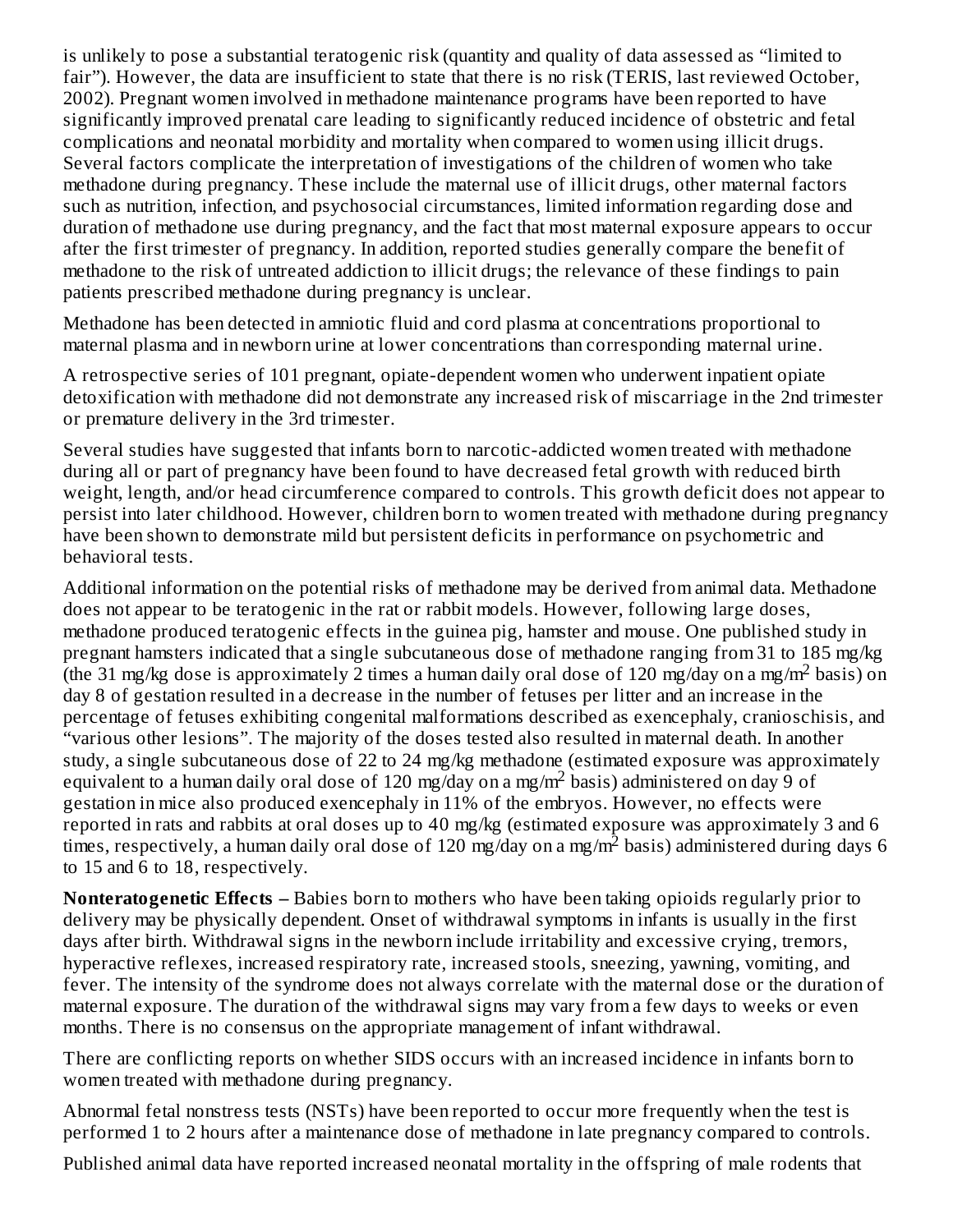were treated with methadone prior to mating. In these studies, the female rodents were not treated with methadone, indicating paternally-mediated developmental toxicity. Specifically, methadone administered to the male rat prior to mating with methadone-naive females resulted in decreased weight gain in progeny after weaning. The male progeny demonstrated reduced thymus weights, whereas the female progeny demonstrated increased adrenal weights. Further, behavioral testing of these male and female progeny revealed significant differences in behavioral tests compared to control animals, suggesting that paternal methadone exposure can produce physiological and behavioral changes in progeny in this model. Other animal studies have reported that perinatal exposure to opioids including methadone alters neuronal development and behavior in the offspring. Perinatal methadone exposure in rats has been linked to alterations in learning ability, motor activity, thermal regulation, nociceptive responses and sensitivity to drugs. Additional animal data demonstrates evidence for neurochemical changes in the brains of methadone-treated offspring, including changes to the cholinergic, dopaminergic, noradrenergic and serotonergic systems. Additional studies demonstrated that methadone treatment of male rats for 21 to 32 days prior to mating with methadone-naive females did not produce any adverse effects, suggesting that prolonged methadone treatment of the male rat resulted in tolerance to the developmental toxicities noted in the progeny. Mechanistic studies in this rat model suggest that the developmental effects of "paternal" methadone on the progeny appear to be due to decreased testosterone production. These animal data mirror the reported clinical findings of decreased testosterone levels in human males on methadone maintenance therapy for opioid addiction and in males receiving chronic intraspinal opioids.

**Clinical Pharmacology for Pregnancy –** Pregnant women appear to have significantly lower trough plasma methadone concentrations, increased plasma methadone clearance, and shorter methadone halflife than after delivery. Dosage adjustment using higher doses or administering the daily dose in divided doses may be necessary in pregnant women treated with methadone (*see* **CLINICAL PHARMACOLOGY** *and* **DOSAGE AND ADMINISTRATION**).

**Methadone should be us ed during pregnancy only if the potential benefit justifies the potential risk to the fetus.**

### **Labor and Delivery**

As with all opioids, administration of this product to the mother shortly before delivery may result in some degree of respiratory depression in the newborn, especially if higher doses are used. Methadone is not recommended for obstetric analgesia because its long duration of action increases the probability of respiratory depression in the newborn. Narcotics with mixed agonist-antagonist properties should not be used for pain control during labor in patients chronically treated with methadone as they may precipitate acute withdrawal.

## **Nursing Mothers**

Methadone is secreted into human milk. The safety of breast-feeding while taking oral methadone is controversial. At maternal oral doses of 10 to 80 mg/day, methadone concentrations from 50 to 570 mcg/L in milk have been reported, which, in the majority of samples, were lower than maternal serum drug concentrations at steady state. Peak methadone levels in milk occur approximately 4 to 5 hours after an oral dose. Based on an average milk consumption of 150 mL/kg/day, an infant would consume approximately 17.4 mcg/kg/day which is approximately 2 to 3% of the oral maternal dose. Methadone has been detected in very low plasma concentrations in some infants whose mothers were taking methadone. Women on high-dose methadone maintenance, who are already breast-feeding, should be counseled to wean breast-feeding gradually in order to prevent neonatal abstinence syndrome.

Methadone-treated mothers considering nursing an opioid-naive infant should be counseled regarding the presence of methadone in breast milk.

Because of the potential for serious adverse reactions in nursing infants from methadone, a decision should be made whether to discontinue nursing or to discontinue the drug, taking into account the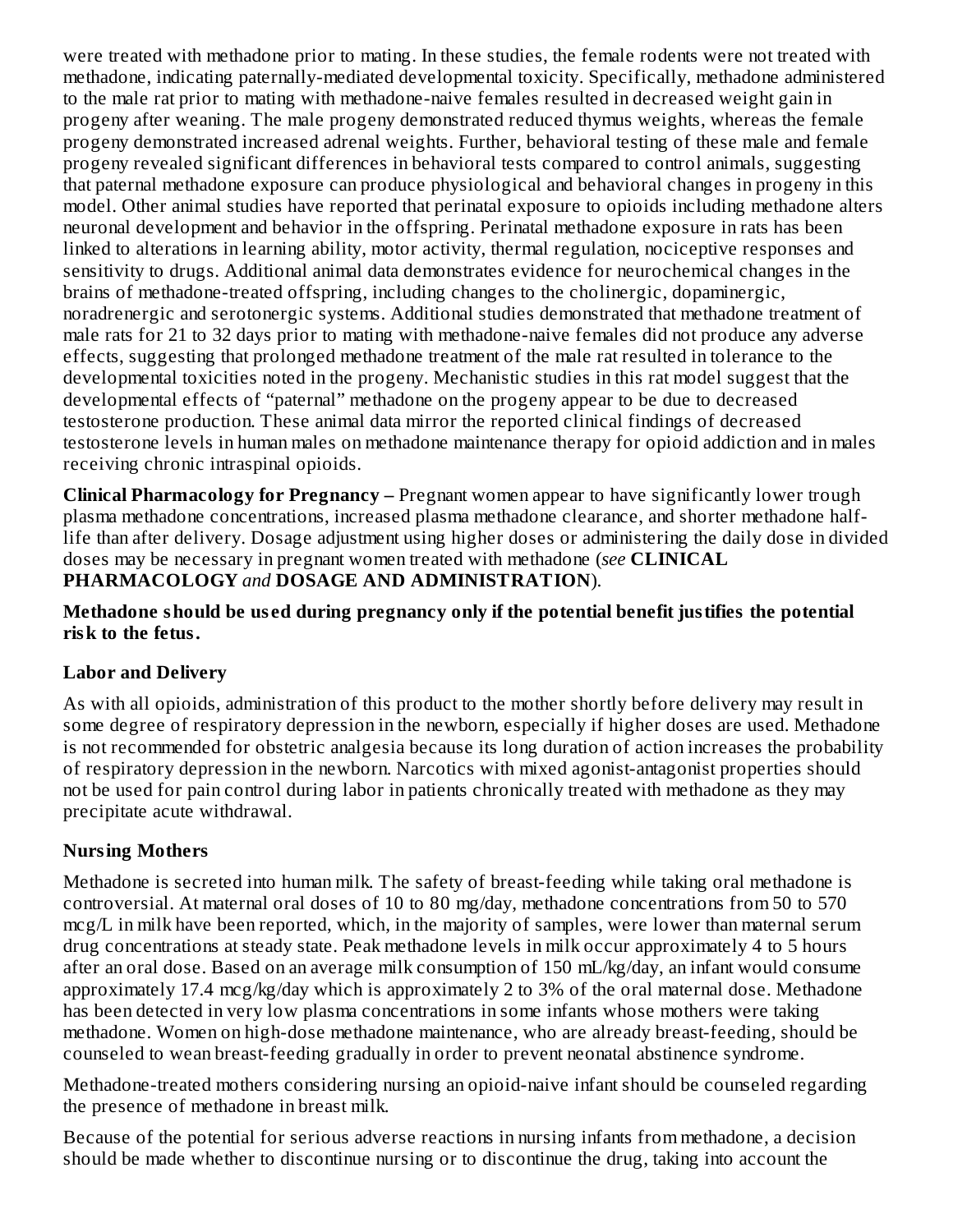importance of the drug to the mother. In patients being treated for opioid dependence, this should include weighing the risk of methadone against the risk of maternal illicit drug use.

## **Pediatric Us e**

Safety and effectiveness in pediatric patients below the age of 18 years have not been established.

Accidental or deliberate ingestion by a child may cause respiratory depression that can result in death. Patients and caregivers should be instructed to keep methadone in a secure place out of the reach of children and to discard unused methadone in such a way that individuals other than the patient for whom it was originally prescribed will not come in contact with the drug.

## **Geriatric Us e**

Clinical studies of methadone did not include sufficient numbers of subjects aged 65 and over to determine whether they respond differently compared to younger subjects. Other reported clinical experience has not identified differences in responses between elderly and younger patients. In general, dose selection for elderly patients should be cautious, usually starting at the low end of the dosing range, reflecting the greater frequency of decreased hepatic, renal, or cardiac function and of concomitant disease or other drug therapy.

### **Renal Impairment**

The use of methadone has not been extensively evaluated in patients with renal insufficiency.

### **Hepatic Impairment**

The use of methadone has not been extensively evaluated in patients with hepatic insufficiency. Methadone is metabolized in the liver and patients with liver impairment may be at risk of accumulating methadone after multiple dosing.

### **Gender**

The use of methadone has not been evaluated for gender specificity.

## **ADVERSE REACTIONS**

### **Heroin Withdrawal**

During the induction phase of methadone maintenance treatment, patients are being withdrawn from heroin and may therefore show typical withdrawal symptoms, which should be differentiated from methadone-induced side effects. They may exhibit some or all of the following signs and symptoms associated with acute withdrawal from heroin or other opiates: lacrimation, rhinorrhea, sneezing, yawning, excessive perspiration, goose-flesh, fever, chilliness alternating with flushing, restlessness, irritability, weakness, anxiety, depression, dilated pupils, tremors, tachycardia, abdominal cramps, body aches, involuntary twitching and kicking movements, anorexia, nausea, vomiting, diarrhea, intestinal spasms, and weight loss.

### **Initial Administration**

The initial methadone dose should be carefully titrated to the individual. Too rapid titration for the patient's sensitivity is more likely to produce adverse effects.

### **The major hazards of methadone are respiratory depression and, to a less er degree, systemic hypotension. Respiratory arrest, shock, cardiac arrest, and death have occurred.**

The most frequently observed adverse reactions include lightheadedness, dizziness, sedation, nausea, vomiting, and sweating. These effects seem to be more prominent in ambulatory patients and in those who are not suffering severe pain. In such individuals, lower doses are advisable.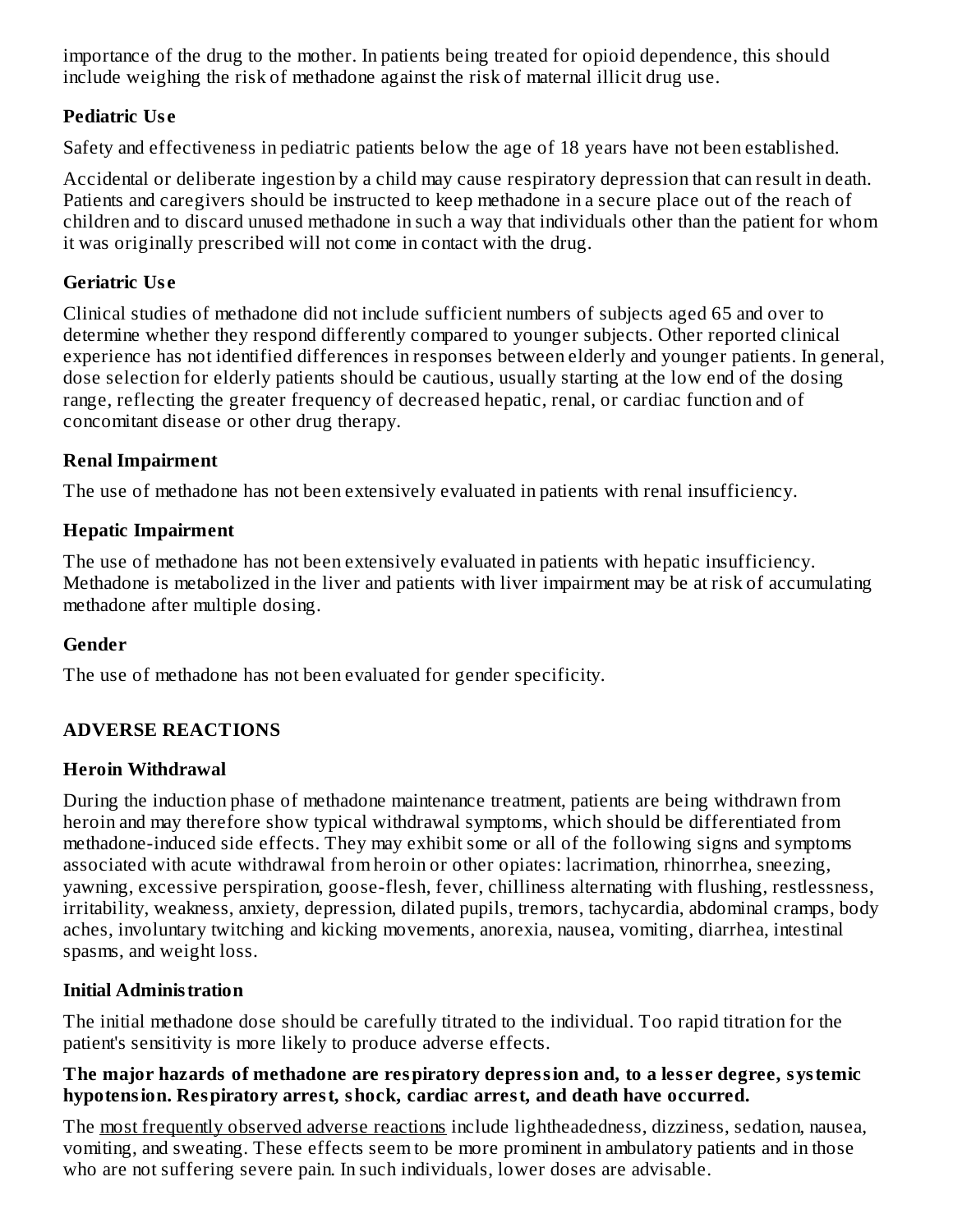Other adverse reactions include the following:

**Body as a Whole –** asthenia (weakness), edema, headache

**Cardiovas cular –** arrhythmias, bigeminal rhythms, bradycardia, cardiomyopathy, ECG abnormalities, extrasystoles, flushing, heart failure, hypotension, palpitations, phlebitis, QT interval prolongation, syncope, T-wave inversion, tachycardia, torsade de pointes, ventricular fibrillation, ventricular tachycardia

**Digestive –** abdominal pain, anorexia, biliary tract spasm, constipation, dry mouth, glossitis

**Hematologic and Lymphatic –** reversible thrombocytopenia has been described in opioid addicts with chronic hepatitis

**Metabolic and Nutritional –** hypokalemia, hypomagnesemia, weight gain

**Nervous –** agitation, confusion, disorientation, dysphoria, euphoria, insomnia, seizures

**Respiratory –** pulmonary edema, respiratory depression

**Skin and Appendages –** pruritis, urticaria, other skin rashes, and rarely, hemorrhagic urticaria

**Special Sens es –** hallucinations, visual disturbances

**Urogenital –** amenorrhea, antidiuretic effect, reduced libido and/or potency, urinary retention or hesitancy

**Maintenance on a Stabilized Dos e –** During prolonged administration of methadone, as in a methadone maintenance treatment program, there is usually a gradual, yet progressive, disappearance of side effects over a period of several weeks. However, constipation and sweating often persist.

## **DRUG ABUSE AND DEPENDENCE**

### **Methadone contains methadone, a mu-agonist opioid with an abus e liability similar to other opioid agonists and is a Schedule II controlled substance. Methadone and other opioids us ed in analgesia have the potential for being abus ed and are subject to criminal diversion.**

## **Abus e**

Drug addiction is characterized by compulsive use, use for non-medical purposes, and continued use despite harm or risk of harm. Drug addiction is a treatable disease, utilizing a multi-disciplinary approach, but relapse is common.

"Drug-seeking" behavior is very common in addicts and drug abusers. Drug-seeking tactics include emergency calls or visits near the end of office hours, refusal to undergo appropriate examination, testing or referral, repeated claims of lost prescriptions, tampering with prescriptions and reluctance to provide prior medical records or contact information for other treating physician(s). "Doctor shopping" (visiting multiple prescribers) to obtain additional prescriptions is common among drug abusers and people suffering from untreated addiction. However, it should be important to note that preoccupation with achieving adequate pain relief can be appropriate behavior in a patient with poor pain control.

## **Physical Dependence and Tolerance**

Abuse and addiction are separate and distinct from physical dependence and tolerance. Physicians should be aware that addiction may not be accompanied by concurrent tolerance and symptoms of physical dependence in all addicts. In addition, abuse of opioids can occur in the absence of true addiction and is characterized by misuse for non-medical purposes, often in combination with other psychoactive substances. Methadone, like other opioids, has been diverted for non-medical use. Careful record-keeping of prescribing information, including quantity, frequency, and renewal requests is strongly advised.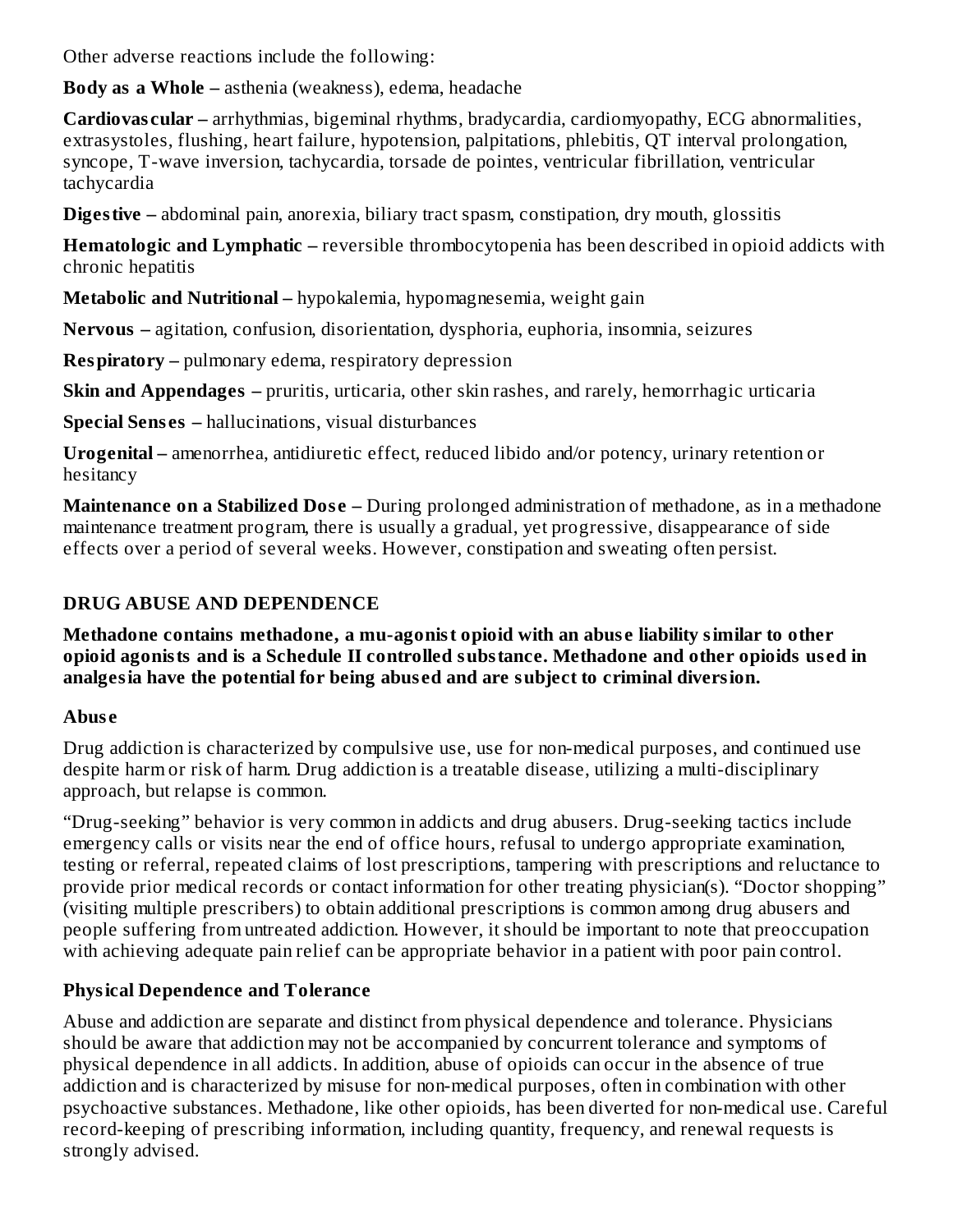Proper assessment of the patient, proper prescribing practices, periodic re-evaluation of therapy, and proper dispensing and storage are appropriate measures that help to limit abuse of opioid drugs.

Infants born to mothers physically dependent on opioids may also be physically dependent and may exhibit respiratory difficulties and withdrawal symptoms (*see* **PRECAUTIONS, Pregnancy, Labor and Delivery**).

## **OVERDOSAGE**

### **Signs and Symptoms**

Serious overdosage of methadone is characterized by respiratory depression (a decrease in respiratory rate and/or tidal volume, Cheyne-Stokes respiration, cyanosis), extreme somnolence progressing to stupor or coma, maximally constricted pupils, skeletal-muscle flaccidity, cold and clammy skin, and sometimes, bradycardia and hypotension. In severe overdosage, particularly by the intravenous route, apnea, circulatory collapse, cardiac arrest, and death may occur.

### **Treatment**

Primary attention should be given to the reestablishment of adequate respiratory exchange through provision of a patent airway and institution of assisted or controlled ventilation. If a non-tolerant person, takes a large dose of methadone, effective opioid antagonists are available to counteract the potentially lethal respiratory depression. **The physician must remember, however, that methadone is a longacting depressant (36 to 48 hours), whereas opioid antagonists act for much shorter periods (one to three hours).** The patient must, therefore, be monitored continuously for recurrence of respiratory depression and may need to be treated repeatedly with the narcotic antagonist. If the diagnosis is correct and respiratory depression is due only to overdosage of methadone, the use of other respiratory stimulants is not indicated.

Opioid antagonists should not be administered in the absence of clinically significant respiratory or cardiovascular depression. In an individual physically dependent on opioids, the administration of the usual dose of an opioid antagonist may precipitate an acute withdrawal syndrome. The severity of this syndrome will depend on the degree of physical dependence and the dose of the antagonist administered. If antagonists must be used to treat serious respiratory depression in the physically dependent patient, the antagonist should be administered with extreme care and by titration with smaller than usual doses of the antagonist.

Intravenously administered naloxone or nalmefene may be used to reverse signs of intoxication. Because of the relatively short half-life of naloxone as compared with methadone, repeated injections may be required until the status of the patient remains satisfactory. Naloxone may also be administered by continuous intravenous infusion.

Oxygen, intravenous fluids, vasopressors, and other supportive measures should be employed as indicated.

## **DOSAGE AND ADMINISTRATION**

Methadone differs from many other opioid agonists in several important ways. Methadone's pharmacokinetic properties, coupled with high interpatient variability in its absorption, metabolism, and relative analgesic potency, necessitate a cautious and highly individualized approach to prescribing. **Particular vigilance is necessary during treatment initiation, during conversion from one opioid to another, and during dos e titration.**

While methadone's duration of analgesic action (typically 4 to 8 hours) in the setting of single-dose studies approximates that of morphine, methadone's plasma elimination half-life is substantially longer than that of morphine (typically 8 to 59 hours vs. 1 to 5 hours). **Methadone's peak respiratory**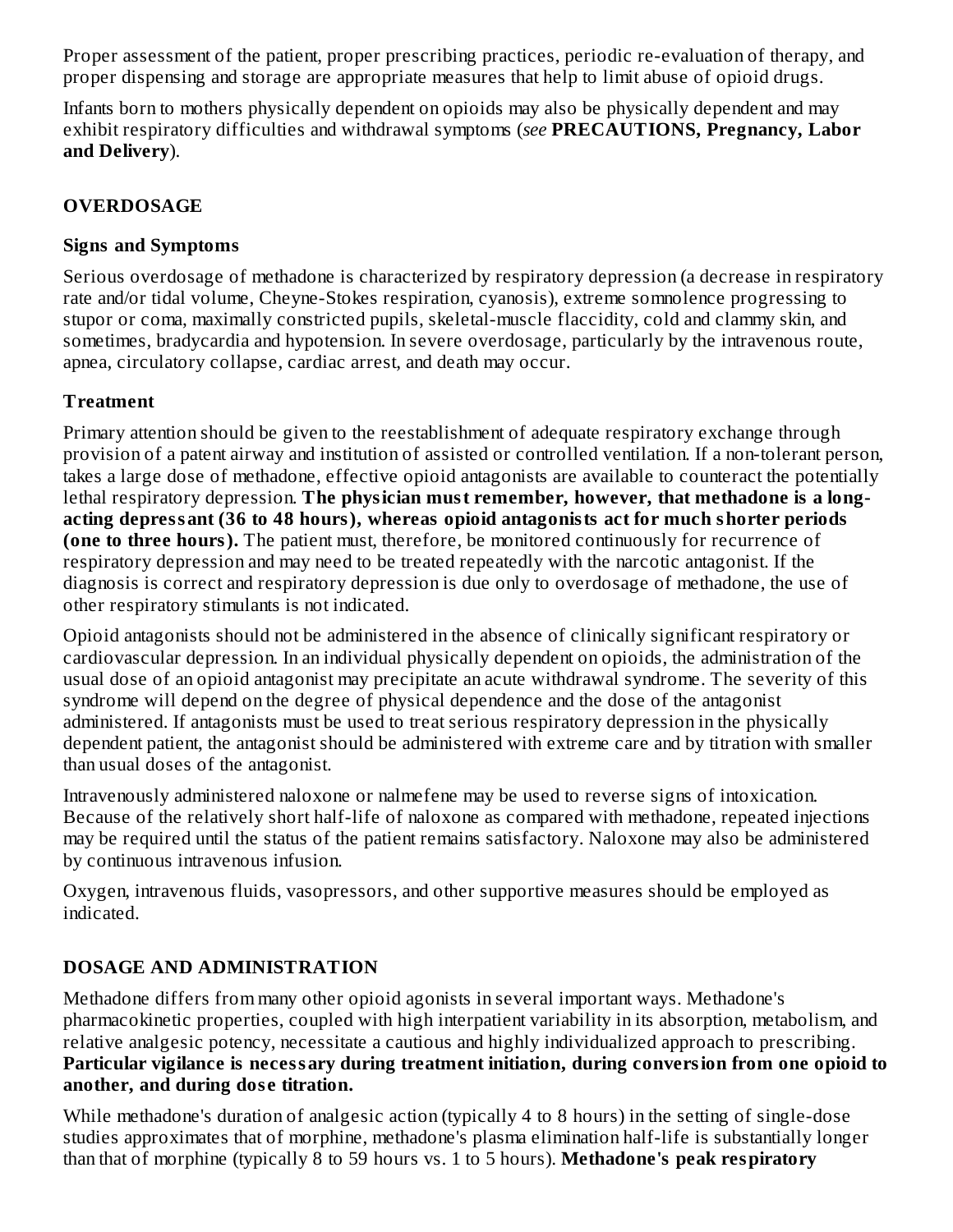**depressant effects typically occur later, and persist longer than its peak analgesic effects.** Also, with repeated dosing, methadone may be retained in the liver and then slowly released, prolonging the duration of action despite low plasma concentrations. For these reasons, steady-state plasma concentrations, and full analgesic effects, are usually not attained until 3 to 5 days of dosing. Additionally, incomplete cross-tolerance between mu-opioid agonists makes determination of dosing during opioid conversion complex.

The complexities associated with methadone dosing can contribute to cases of iatrogenic overdose, particularly during treatment initiation and dose titration. **A high degree of "opioid tolerance" does not eliminate the possibility of methadone overdos e, iatrogenic or otherwis e. Deaths have been reported during conversion to methadone from chronic, high-dos e treatment with other opioid agonists and during initiation of methadone treatment of addiction in subjects previously abusing high dos es of other agonists.**

### **Treatment of Pain**

Optimal methadone initiation and dose titration strategies for the treatment of pain have not been determined. Published equianalgesic conversion ratios between methadone and other opioids are imprecise, providing at best, only population averages that cannot be applied consistently to all patients. It should be noted that many commonly cited equianalgesia tables only present relative analgesic potencies of single opioid doses in non-tolerant patients, thus greatly underestimating methadone's analgesic potency, and its potential for adverse effects in repeated-dose settings. Regardless of the dose determination strategy employed, methadone is most safely initiated and titrated using small initial doses and gradual dose adjustments.

As with all opioid drugs, it is necessary to adjust the dosing regimen for each patient individually, taking into account the patient's prior analgesic treatment experience. The following dosing recommendations should only be considered as suggested approaches to what is actually a series of clinical decisions over time in the management of the pain of each individual patient. Prescribers should always follow appropriate pain management principles of careful assessment and ongoing monitoring.

In the selection of an initial dose of methadone hydrochloride tablets, attention should be given to the following:

- 1. The total daily dose, potency and specific characteristics of the opioid the patient had been taking previously, if any;
- 2. The relative potency estimate used to calculate an equianalgesic starting methadone dose, in particular, whether it is intended for use in acute or chronic methadone dosing;
- 3. The patient's degree of opioid tolerance;
- 4. The age, general condition and medical status of the patient;
- 5. Concurrent medications, particularly other CNS and respiratory depressants;
- 6. The type, severity and expected duration of the patient's pain;
- 7. The acceptable balance between pain control and adverse side effects.

## **Initiation of Therapy in Opioid Non-Tolerant Patients**

When oral methadone is used as the first analgesic in patients who are not already being treated with, and tolerant to, opioids, the usual oral methadone starting dose is 2.5 mg to 10 mg every 8 to 12 hours, slowly titrated to effect. More frequent administration may be required during methadone initiation in order to maintain adequate analgesia, and extreme caution is necessary to avoid overdosage, taking into account methadone's long elimination half-life.

## **Conversion from Parenteral Methadone to Oral Methadone**

Conversion from parenteral methadone to oral methadone should initially use a 1:2 dose ratio (e.g., 5 mg parenteral methadone to 10 mg oral methadone).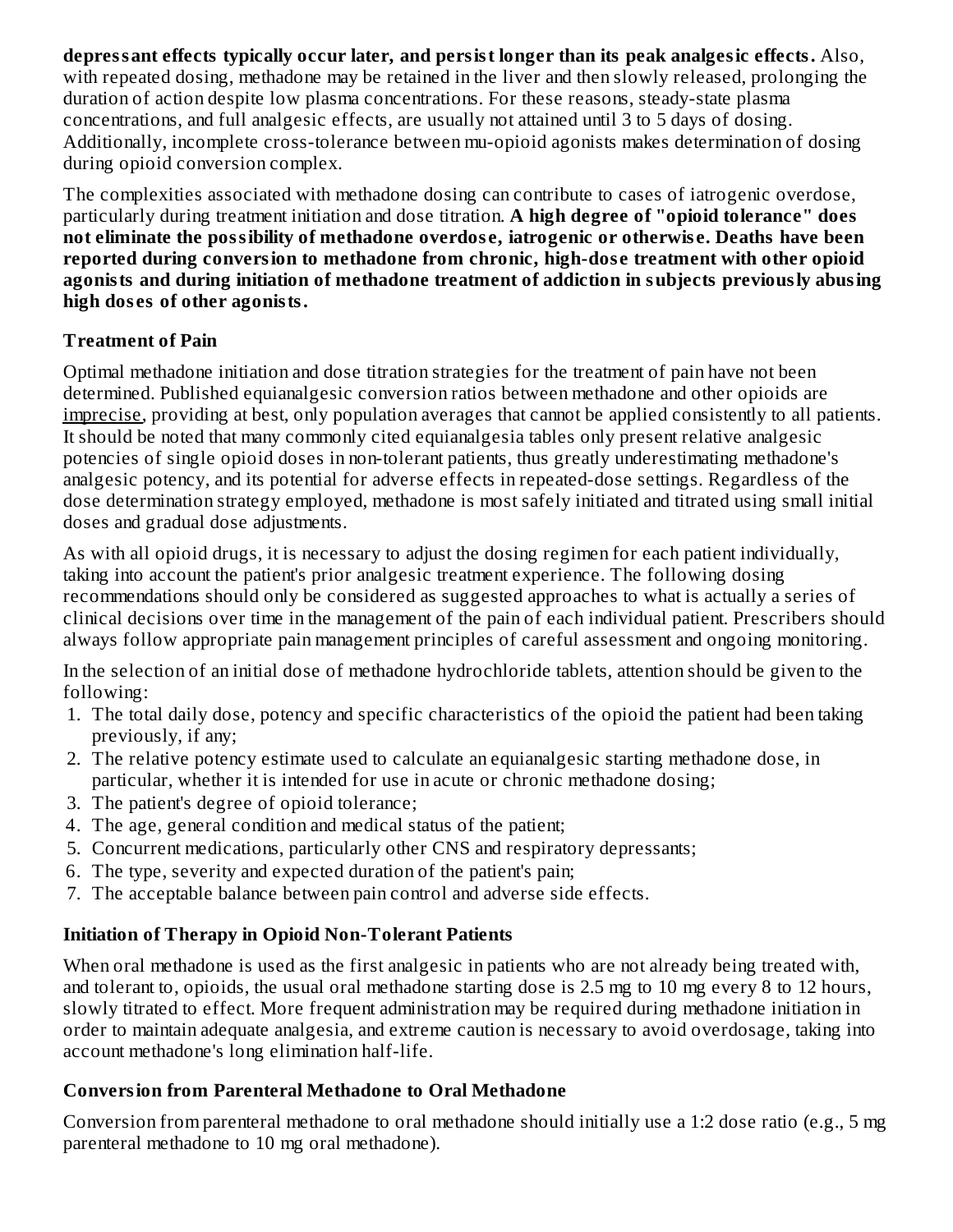## **Switching Patients to Methadone from other Chronic Opioids**

Switching a patient from another chronically administered opioid to methadone requires caution due to the uncertainty of dose conversion ratios and incomplete cross-tolerance. **Deaths have occurred in opioid tolerant patients during conversion to methadone.**

Conversion ratios in many commonly used equianalgesic dosing tables do not apply in the setting of repeated methadone dosing. Although with single-dose administration the onset and duration of analgesic action, as well as the analgesic potency of methadone and morphine, are similar methadone's potency increases over time with repeated dosing. Furthermore, the conversion ratio between methadone and other opiates varies dramatically depending on baseline opiate (morphine equivalent) use as shown in the table below.

The dose conversion scheme below is derived from various consensus guidelines for converting chronic pain patients to methadone from morphine. Clinicians should consult published conversion guidelines to determine the equivalent morphine dose for patients converting from other opioids.

| Total Daily Baseline Oral<br>Morphine Dose | <b>Estimated Daily Oral</b><br>Methadone Requirement as<br>Percent of Total Daily<br>Morphine Dose |
|--------------------------------------------|----------------------------------------------------------------------------------------------------|
| $\approx 100$ mg                           | 20% to 30%                                                                                         |
| 100 to 300 mg                              | 10% to 20%                                                                                         |
| 300 to 600 mg                              | 8% to 12%                                                                                          |
| $600$ mg to 1000 mg                        | 5% to 10%                                                                                          |
| $> 1000$ mg                                | $< 5\%$                                                                                            |

### **Table 1. Oral Morphine to Oral Methadone Conversion for Chronic Administration**

The total daily methadone dose derived from the table above may then be divided to reflect the intended dosing schedule (i.e., for administration every 8 hours, divide total daily methadone dose by 3).

**Note –** Equianalgesic methadone dosing varies not only between patients, but also within the same patient, depending on baseline morphine (or other opioid) dose. **Table 1** has been included in order to illustrate this concept and to provide a safe starting point for opioid conversion. Methadone dosing should not be based solely on these tables. Methadone conversion and dose titration methods should always be individualized to account for the patient's prior opioid exposure, general medical condition, concomitant medication, and anticipated breakthrough medication use. The endpoint of titration is achievement of adequate pain relief, balanced against tolerability of opioid side effects. If a patient develops intolerable opioid related side effects, the methadone dose, or dosing interval, may need to be adjusted.

### **Dosage Adjustment During Pregnancy**

Methadone clearance may be increased during pregnancy. Several small studies have demonstrated significantly lower trough methadone plasma concentrations and shorter methadone half-lives in women during their pregnancy compared to after their delivery. During pregnancy a woman's methadone dose may need to be increased, or their dosing interval decreased. Methadone should be used in pregnancy only if the potential benefit justifies the potential risk to the fetus.

### **Detoxification and Maintenance Treatment of Opiate Dependence**

For detoxification and maintenance of opiate dependence methadone should be administered in accordance with the treatment standards cited in 42 CFR Section 8.12, including limitations on unsupervised administration.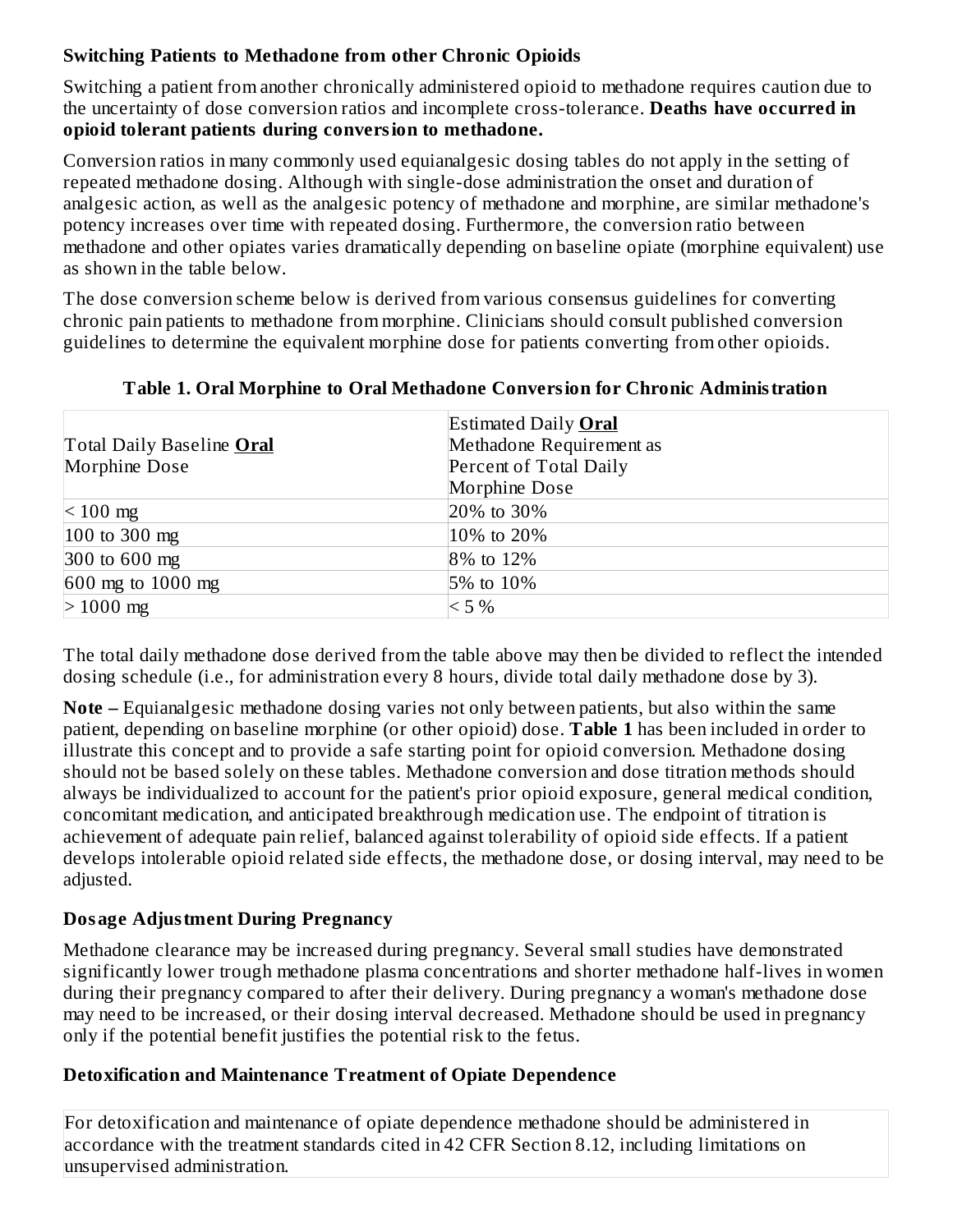### **Induction/Initial Dosing**

The initial methadone dose should be administered, under supervision, when there are no signs of sedation or intoxication, and the patient shows symptoms of withdrawal. Initially, a single dose of 20 to 30 mg of methadone will often be sufficient to suppress withdrawal symptoms. The initial dose should not exceed 30 mg. If same-day dosing adjustments are to be made, the patient should be asked to wait 2 to 4 hours for further evaluation, when peak levels have been reached. An additional 5 to 10 mg of methadone may be provided if withdrawal symptoms have not been suppressed or if symptoms reappear. The total daily dose of methadone on the first day of treatment should not ordinarily exceed 40 mg. Dose adjustments should be made over the first week of treatment based on control of withdrawal symptoms at the time of expected peak activity (e.g., 2 to 4 hours after dosing). Dose adjustment should be cautious; deaths have occurred in early treatment due to the cumulative effects of the first several days' dosing. Patients should be reminded that the dose will "hold" for a longer period of time as tissue stores of methadone accumulate.

Initial doses should be lower for patients whose tolerance is expected to be low at treatment entry. Loss of tolerance should be considered in any patient who has not taken opioids for more than 5 days. Initial doses should not be determined by previous treatment episodes or dollars spent per day on illicit drug use.

### **For Short-Term Detoxification**

For patients preferring a brief course of stabilization followed by a period of medically supervised withdrawal, it is generally recommended that the patient be titrated to a total daily dose of about 40 mg in divided doses to achieve an adequate stabilizing level. Stabilization can be continued for 2 to 3 days, after which the dose of methadone should be gradually decreased. The rate at which methadone is decreased should be determined separately for each patient.

The dose of methadone can be decreased on a daily basis or at 2-day intervals, but the amount of intake should remain sufficient to keep withdrawal symptoms at a tolerable level. In hospitalized patients, a daily reduction of 20% of the total daily dose may be tolerated. In ambulatory patients, a somewhat slower schedule may be needed.

#### **For Maintenance Treatment**

Patients in maintenance treatment should be titrated to a dose at which opioid symptoms are prevented for 24 hours, drug hunger or craving is reduced, the euphoric effects of self-administered opioids are blocked or attenuated, and the patient is tolerant to the sedative effects of methadone. Most commonly, clinical stability is achieved at doses between 80 to 120 mg/day.

#### **For Medically Supervis ed Withdrawal After a Period of Maintenance Treatment**

There is considerable variability in the appropriate rate of methadone taper in patients choosing medically supervised withdrawal from methadone treatment. It is generally suggested that dose reductions should be less than 10% of the established tolerance or maintenance dose, and that 10 to 14 day intervals should elapse between dose reductions. Patients should be apprised of the high risk of relapse to illicit drug use associated with discontinuation of methadone maintenance treatment.

### **HOW SUPPLIED**

Each 5 mg Methadone Hydrochloride Tablet USP contains 5 mg methadone hydrochloride USP. It is available as a white to off-white, modified rectangle shaped convex tablet, one side debossed with a score between "57" and "55";  $\overline{M}$  on the other side.

Bottles of 28 - NDC 42549-577-28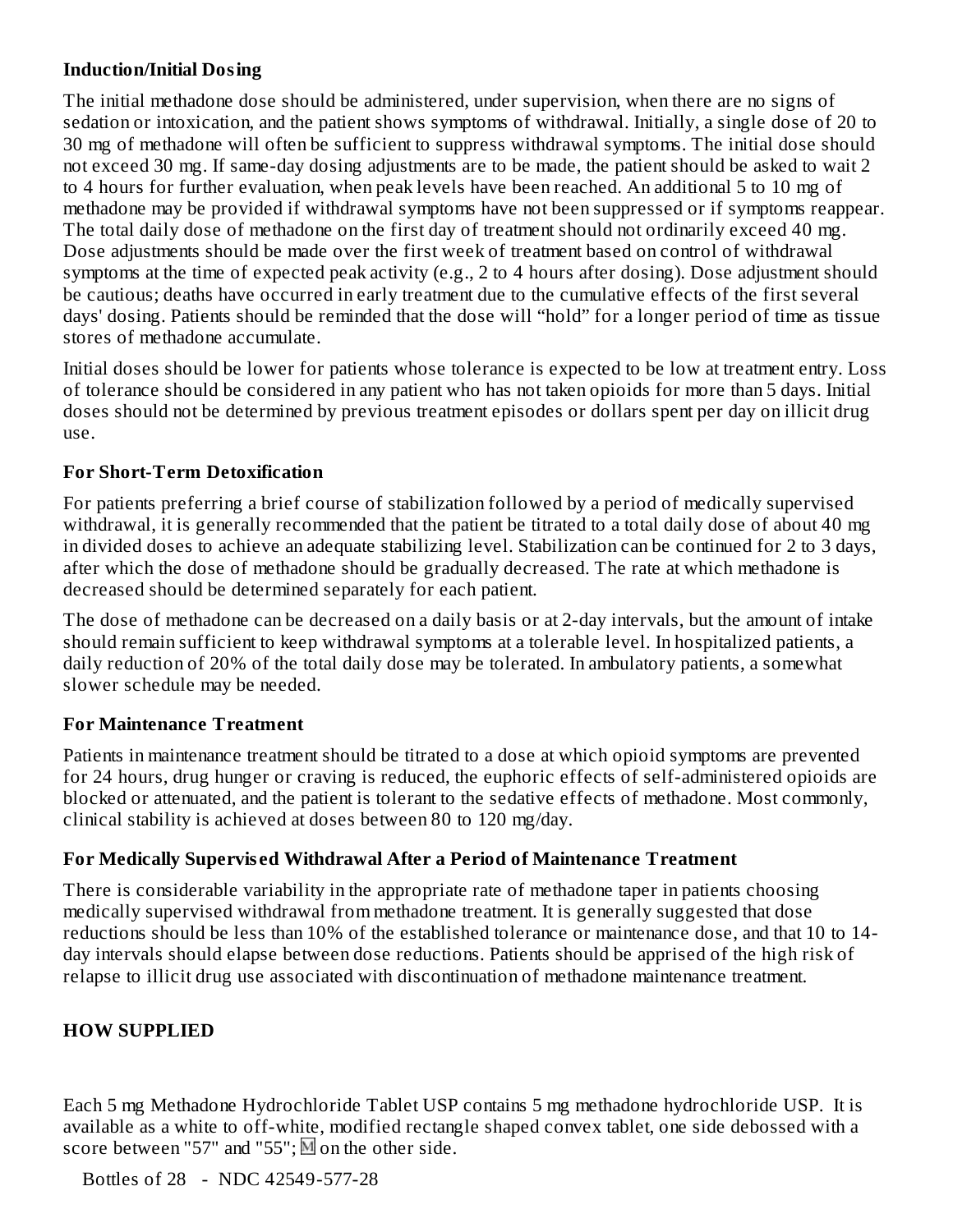Each 10 mg Methadone Hydrochloride Tablet USP contains 10 mg methadone hydrochloride USP. It is available as a white to off-white, modified rectangle shaped convex tablet, one side debossed with a score between "57" and "71";  $\overline{M}$  on the other side.

Bottles of 28 - NDC 42549-578-28

Bottles of 30 - NDC 42549-578-30

Bottles of 56 - NDC 42549-578-56

Bottles of 60 - NDC 42549-578-60

Bottles of 112 - NDC 42549-578-02

Bottles of 168 - NDC 42549-578-08

Dispense in a tight, light-resistant container (as defined in USP) with a child-resistant closure.

Store at 20 to 25 degrees C (68 to 77 degrees F) [see USP Controlled Room Temperature].

 $\overline{M}$  is a trademark of Mallinckrodt Inc.

### **COVIDIEN™**

### **Mallinckrodt**

Mallinckrodt Inc., Hazelwood, MO 63042 USA. Rev 011309

**Relabeling and Repackaging by:** STAT Rx USA LLC

Gainesville, GA 30501

### **CII**

**Patient Information**

### **METHADONE HYDROCHLORIDE TABLETS USP**

**5 mg, 10 mg**

### **WARNINGS:**

**Keep methadone hydrochloride tablets out of the reach of children. Accidental overdos e by a child is a medical emergency and can result in death. If a child accidentally takes methadone hydrochloride tablets, get emergency help right away.**

#### **Do not take a higher dos e of methadone hydrochloride tablets or take it more often than pres cribed. This can lead to an overdos e and possible death.**

Read the Patient Information that comes with methadone hydrochloride tablets before you take it and each time you get a new prescription. There may be new information. This leaflet does not take the place of talking with your doctor about your medical condition or your treatment. Share the important information in this leaflet with members of your household.

**What is the Most Important Information I Should Know About Methadone Hydrochloride Tablets?**

**Methadone hydrochloride tablets can caus e life-threatening breathing problems** which can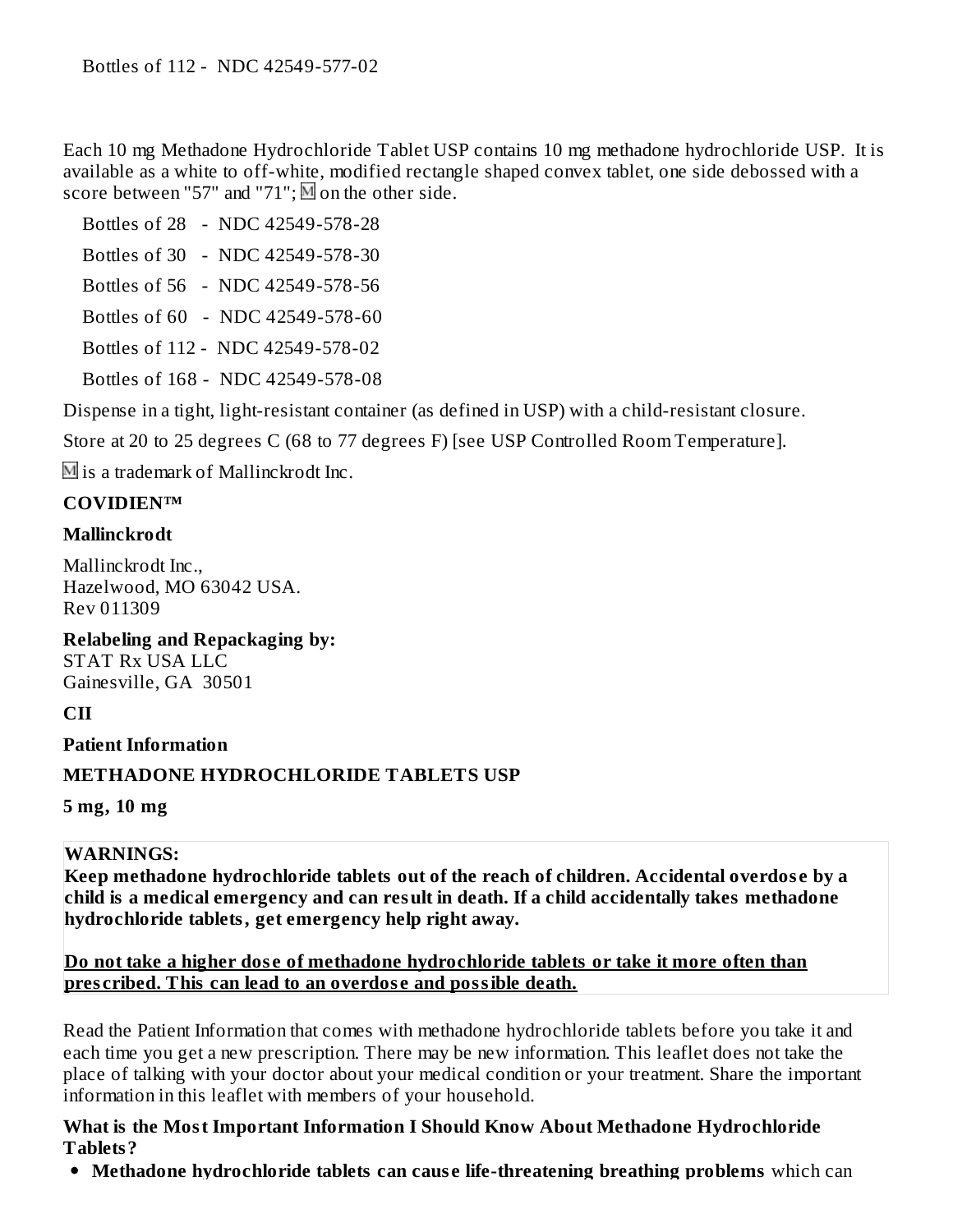lead to death. These problems are more likely to happen when methadone hydrochloride tablets are first started or in someone who is not already taking other narcotic (opioid) pain medicines.

- **Breathing problems from methadone hydrochloride tablets may not happen right away after taking a dos e. Sometimes breathing problems will happen a while after you take a dos e, even after pain has returned. It is very important that you take methadone hydrochloride tablets exactly as your doctor has pres cribed. Talk to your doctor about your pain. Your doctor can decide if your methadone hydrochloride tablets dos e needs to be changed.**
- **Methadone hydrochloride tablets can caus e life-threatening heartbeat problems that can lead to death.** Most heartbeat problems have happened in people using large doses of methadone hydrochloride tablets for pain treatment. Some heartbeat problems have happened in people using smaller doses of methadone hydrochloride tablets for treatment of narcotic drug addiction.

### **What are Methadone Hydrochloride Tablets?**

Methadone hydrochloride tablets are a prescription medicine that contains methadone, which is a narcotic pain medicine similar to morphine. **Methadone hydrochloride tablets are a federally controlled substance (CII) becaus e it is a strong opioid pain medicine that can be abus ed by people who abus e pres cription medicines or street drugs.**

**Prevent theft and misus e. Keep your methadone hydrochloride tablets in a safe place** to protect them from theft. Never give methadone hydrochloride tablets to anyone else even if they have the same symptoms you have. It may harm them and even cause death. **Selling or giving away this medicine is dangerous and against the law.**

### **Methadone hydrochloride tablets are us ed:**

- 1. to treat moderate to severe pain in people that do not respond to non-narcotic pain medicines;
- 2. to control withdrawal symptoms in patients being treated for narcotic drug addiction;
- 3. for maintenance treatment of narcotic drug addiction along with other social and medical services. Stopping maintenance treatment of narcotic drug addiction with methadone hydrochloride tablets may result in a return to narcotic drug use.

### **Who Should Not Take Methadone Hydrochloride Tablets?**

#### **Do not take methadone hydrochloride tablets if you:**

- have severe asthma or severe lung problems.
- have a blockage or obstruction in your intestines.
- are allergic to methadone or anything else in methadone hydrochloride tablets. See the end of this leaflet for a complete list of ingredients.

### **What Should I Tell my Doctor Before I Start Taking Methadone Hydrochloride Tablets?**

**Methadone hydrochloride tablets may not be right for you. Before starting methadone hydrochloride tablets, tell your doctor about all your medical and mental conditions including a history of drug or alcohol abus e or addiction.**

#### **Tell your doctor if you:**

- **are pregnant or plan to become pregnant.** Methadone hydrochloride tablets may harm your unborn baby.
- **are breast-feeding.** Methadone hydrochloride tablets pass through your breast milk and may harm your baby. You should choose to use methadone hydrochloride tablets or breast-feed, but not both.

**Tell your doctor about all the medicines you take,** including prescription and non-prescription medicines, vitamins, and herbal supplements. Some medicines may cause serious or life-threatening medical problems when taken with methadone hydrochloride tablets. **Be especially careful about other medicines that may make you sleepy, such as other pain medicines, anti-depressant medicines, sleeping pills, anxiety medicines, antihistamines, or tranquilizers.** Sometimes, the doses of certain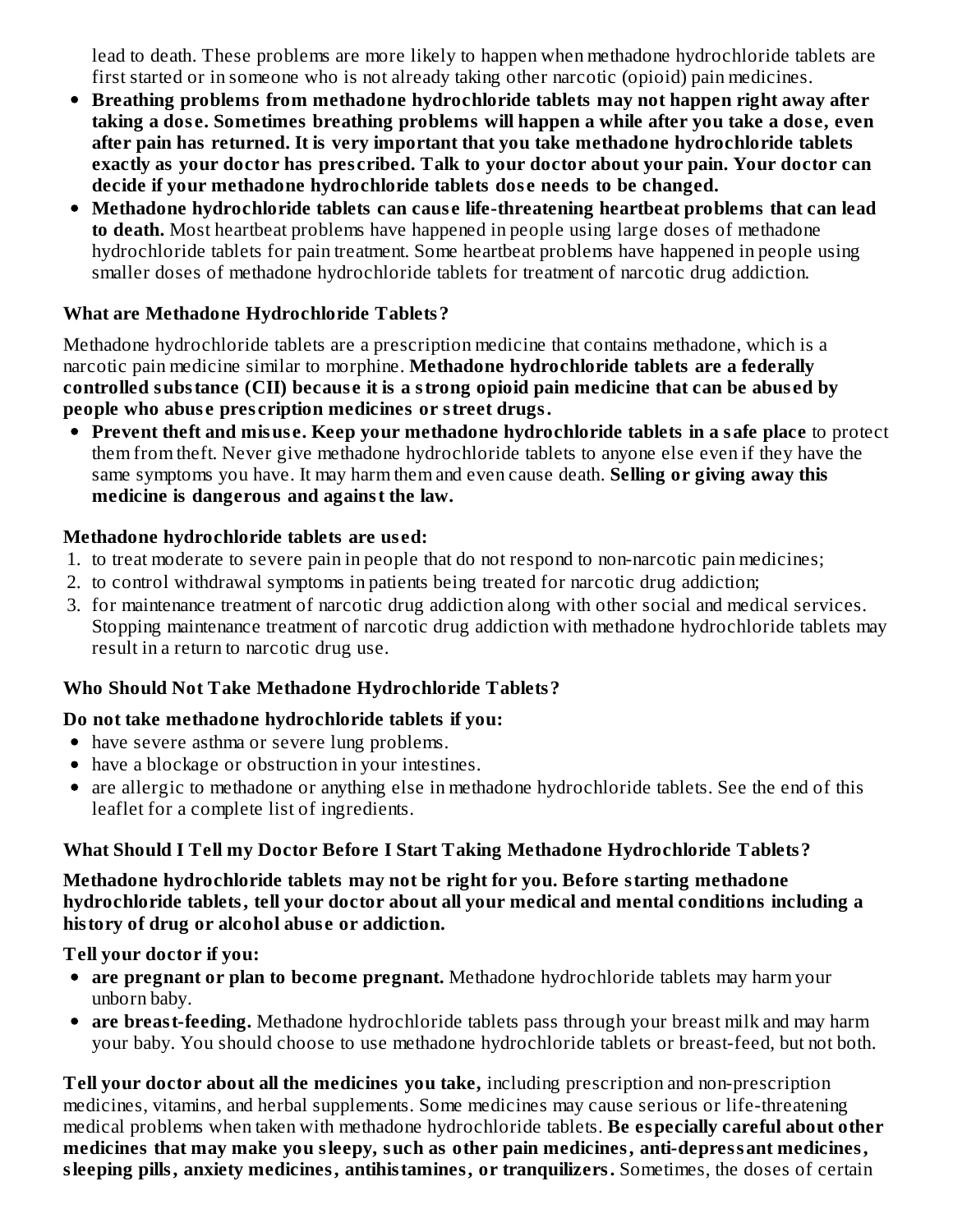medicines (including methadone hydrochloride tablets) may need to be changed if they are used together.

**Do not take any medicine while using methadone hydrochloride tablets until you have first talked** to your doctor or pharmacist. They will be able to tell you if it is safe to take other medicines **while you are using methadone hydrochloride tablets.**

Know the medicines you take. Keep a list of your medicines and show it to your doctor and pharmacist each time you get a new medicine.

## **How Should I Take Methadone Hydrochloride Tablets?**

- **Take methadone hydrochloride tablets exactly as pres cribed. Follow your doctor's directions exactly.** Your doctor may change your dose based on your reactions to the medicine. Do not change your dose unless your doctor tells you to change it. **Do not take a higher dos e of methadone hydrochloride tablets or take it more often than pres cribed. This can lead to an overdos e and possibly death.**
- **If you take too much methadone hydrochloride tablets or overdos e,** call 911 or your local emergency number right away.
- Review your medical conditions regularly with your doctor to determine if you still need methadone hydrochloride tablets, or if the dose needs to be adjusted.
- When starting treatment with methadone hydrochloride tablets for narcotic drug dependence, you should be aware that your dose of methadone will "hold" for longer periods of time as treatment goes on.
- **Stopping methadone hydrochloride tablets.** Ask your doctor for instructions on how to stop this medicine slowly to avoid uncomfortable symptoms. You should not stop taking methadone hydrochloride tablets all at once if you have been taking it for more than a few days.
- Tell all health professionals that treat you that you take methadone hydrochloride tablets.
- After stopping treatment with methadone hydrochloride tablets, flush the unused tablets down the toilet.

## **What Should I Avoid While Taking Methadone Hydrochloride Tablets?**

- **Do not drive, operate heavy machinery, or do other possible dangerous activities** until you know how methadone hydrochloride tablets affect you. Methadone hydrochloride tablets can make you sleepy. Ask your doctor when it is okay to do these activities.
- **Do not drink alcohol while using methadone hydrochloride tablets.** It may increase the chance of having dangerous side effects.
- **Do not take other medicines with methadone hydrochloride tablets without first talking with your doctor.**

## **What are the Possible Side Effects of Methadone Hydrochloride Tablets?**

- **Methadone hydrochloride tablets can caus e life-threatening breathing and heart problems which can lead to death.** See "What is the Most Important Information I Should Know About Methadone Hydrochloride Tablets?"
	- **Call your doctor or get medical help right away if you:**
		- have trouble breathing.
		- have extreme drowsiness and breathing slows down.
		- have slow shallow breathing (little chest movement with breathing).
		- fast or slowed heartbeat.
		- feel faint, very dizzy, confused, have palpitations (irregular heartbeat) or any other unusual symptoms.

These can be symptoms that you have taken too much (overdose of) methadone hydrochloride tablets, or the dose is too high for you. They can also be symptoms of a serious heart reaction. **Thes e symptoms can lead to s erious problems or death if not treated right away.**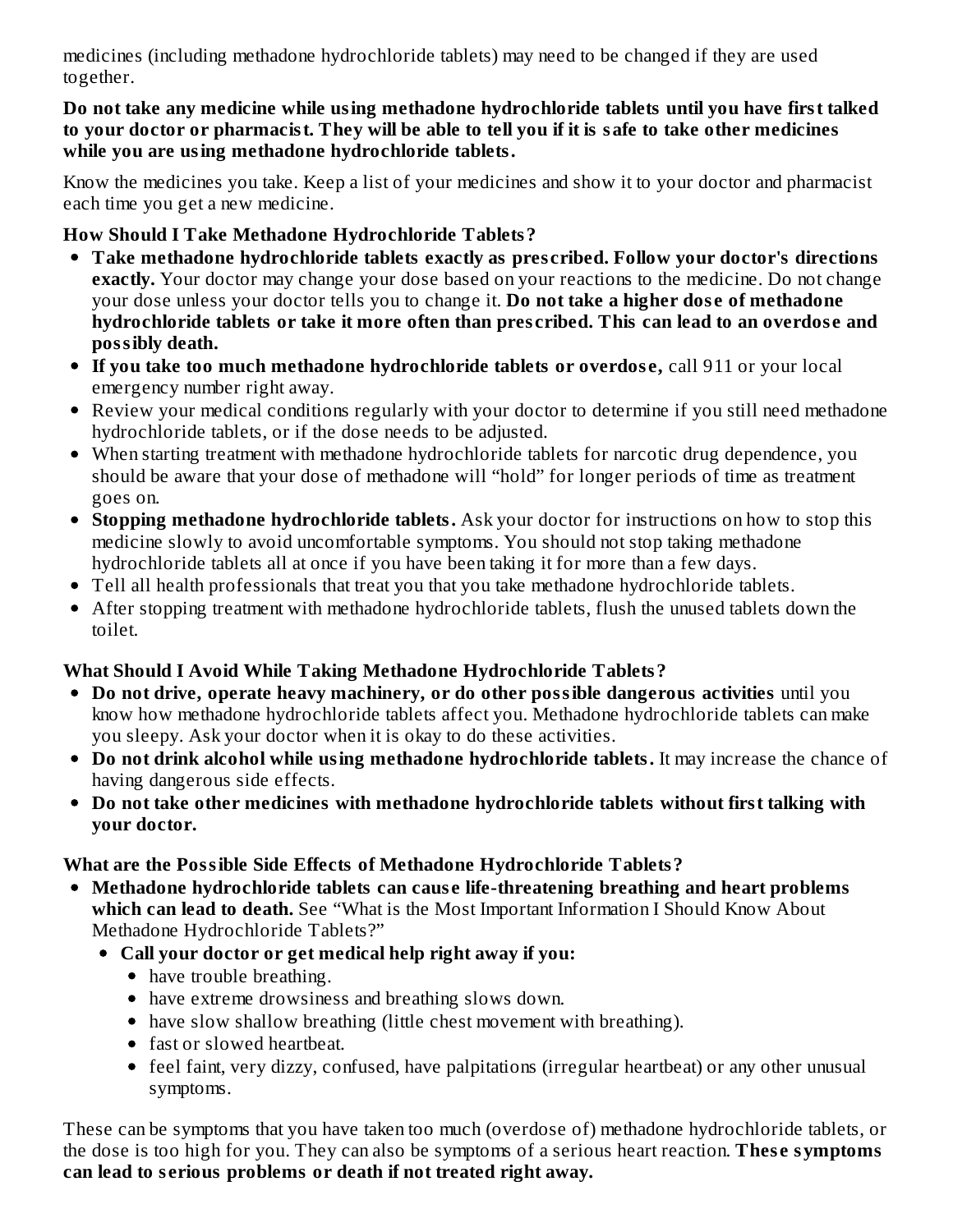- **Methadone hydrochloride tablets can caus e your blood pressure to drop.** This can make you feel dizzy if you get up too fast from sitting or lying down.
- **Methadone hydrochloride tablets can caus e physical dependence.** Do not stop taking methadone hydrochloride tablets or any other opioid without first talking to your doctor. You could become sick with uncomfortable withdrawal symptoms because your body has become used to these medicines. Talk to your doctor about slowly stopping methadone hydrochloride tablets to avoid getting sick with withdrawal symptoms. Physical dependency is not the same as drug addiction.
- **For patients using methadone hydrochloride tablets for pain treatment, there is a chance of abus e or addiction with methadone hydrochloride tablets.** The chance is higher if you are or have been addicted to or abused other medicines, street drugs, or alcohol, or if you have a history of mental problems.

Some common side effects of methadone hydrochloride tablets are lightheadedness, dizziness, drowsiness, nausea, vomiting and sweating. Other side effects include weakness, headache, constipation, itching, and dry mouth.

Talk to your doctor about any side effects that bother you or that do not go away.

These are not all the possible side effects of methadone hydrochloride tablets. For a complete list, ask your doctor or pharmacist.

## **How Should I Store Methadone Hydrochloride Tablets?**

- **Keep methadone hydrochloride tablets in a safe place away from children. Accidental us e by a child is a medical emergency that can result in death. If a child accidentally takes methadone hydrochloride tablets, get emergency help right away.**
- Keep methadone hydrochloride tablets at room temperature, 68° to 77°F (20° to 25°C).
- Always keep methadone hydrochloride tablets in a secure place to protect from theft.
- Dispose of any unused methadone hydrochloride tablets remaining from a prescription as soon as they are no longer needed. Unused tablets should be flushed down the toilet.

## **General Information About Methadone Hydrochloride Tablets**

Medicines are sometimes prescribed for purposes other than those listed in patient information leaflet. Do not use methadone hydrochloride tablets for a condition for which it was not prescribed. **Do not give methadone hydrochloride tablets to other people, even if they have the same symptoms you have. Methadone hydrochloride tablets can harm other people and even caus e death. Sharing methadone hydrochloride tablets is against the law.**

This leaflet summarizes the most important information about methadone hydrochloride tablets. If you would like more information, talk with your doctor. You can ask your doctor or pharmacist for information about methadone hydrochloride tablets that was written for healthcare professionals, or you can visit www.Mallinckrodt.com or call 1-800-778-7898.

## **What are the Ingredients in Methadone Hydrochloride Tablets?**

**Active Ingredient:** methadone hydrochloride USP

**Inactive Ingredients:** lactose monohydrate, magnesium stearate, microcrystalline cellulose and silicon dioxide.

Call your doctor for medical advice about side effects. You may report side effects to FDA at 1-800- FDA-1088.

## **PACKAGE LABEL - PRINCIPAL DISPLAY PANEL - 5 mg Bottle**

## **METHADONE HYDROCHLORIDE TABLETS USP CII 5 mg**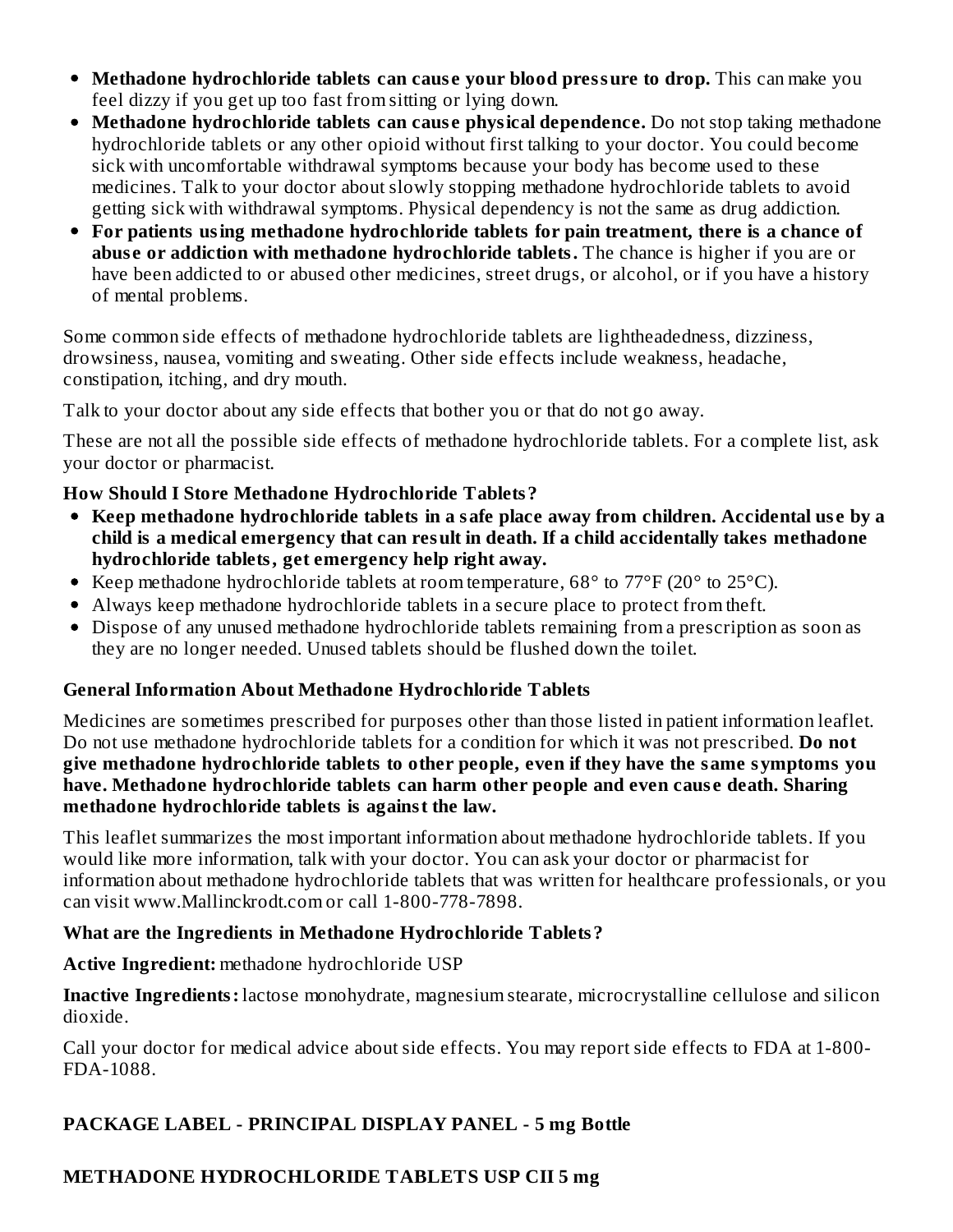#### **Each tablet contains: Methadone Hydrochloride USP. . . . . 5 mg Rx only**



### **PACKAGE LABEL - PRINCIPAL DISPLAY PANEL - 10 mg Bottle**

## **METHADONE HYDROCHLORIDE TABLETS USP CII 10 mg**

**Each tablet contains: Methadone Hydrochloride USP. . . . 10 mg Rx only**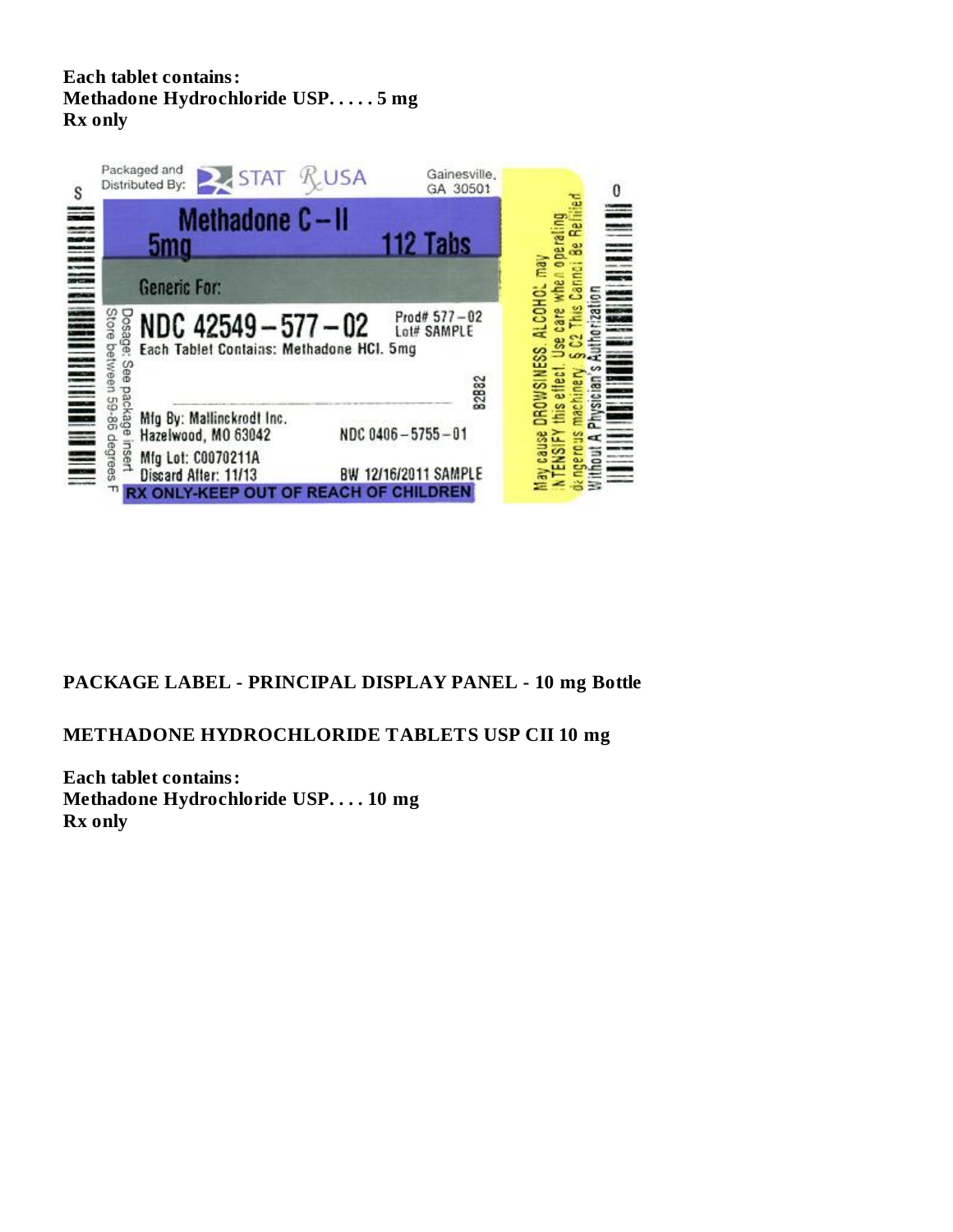

### **Relabeling and Repackaging by:**

STAT Rx USA LLC Gainesville, GA 30501

| <b>METHADONE HYDROCHLORIDE</b>                                                                                   |                                          |                     |  |                                  |          |  |
|------------------------------------------------------------------------------------------------------------------|------------------------------------------|---------------------|--|----------------------------------|----------|--|
| methadone hydrochloride tablet                                                                                   |                                          |                     |  |                                  |          |  |
|                                                                                                                  |                                          |                     |  |                                  |          |  |
| <b>Product Information</b>                                                                                       |                                          |                     |  |                                  |          |  |
| Product Type                                                                                                     | <b>HUMAN PRESCRIPTION</b><br><b>DRUG</b> | Item Code (Source)  |  | NDC:42549-<br>577(NDC:0406-5755) |          |  |
| <b>Route of Administration</b>                                                                                   | ORAL                                     | <b>DEA Schedule</b> |  | C <sub>II</sub>                  |          |  |
|                                                                                                                  |                                          |                     |  |                                  |          |  |
|                                                                                                                  | <b>Active Ingredient/Active Moiety</b>   |                     |  |                                  |          |  |
| <b>Ingredient Name</b><br><b>Basis of Strength</b>                                                               |                                          |                     |  |                                  | Strength |  |
| METHADONE HYDROCHLORIDE (UNII: 229809935B) (METHADONE -<br><b>METHADONE</b><br>HYDROCHLORIDE<br>UNII:UC6VBE7V1Z) |                                          |                     |  | 5 <sub>mg</sub>                  |          |  |
|                                                                                                                  |                                          |                     |  |                                  |          |  |
| <b>Inactive Ingredients</b>                                                                                      |                                          |                     |  |                                  |          |  |
| <b>Ingredient Name</b>                                                                                           |                                          |                     |  |                                  | Strength |  |
| LACTOSE MONOHYDRATE (UNII: EWQ57Q8I5X)                                                                           |                                          |                     |  |                                  |          |  |
| MAGNESIUM STEARATE (UNII: 70097M6I30)                                                                            |                                          |                     |  |                                  |          |  |
| CELLULOSE, MICRO CRYSTALLINE (UNII: OP1R32D61U)                                                                  |                                          |                     |  |                                  |          |  |
| <b>SILICON DIO XIDE (UNII: ETJ7Z6 XBU4)</b>                                                                      |                                          |                     |  |                                  |          |  |
|                                                                                                                  |                                          |                     |  |                                  |          |  |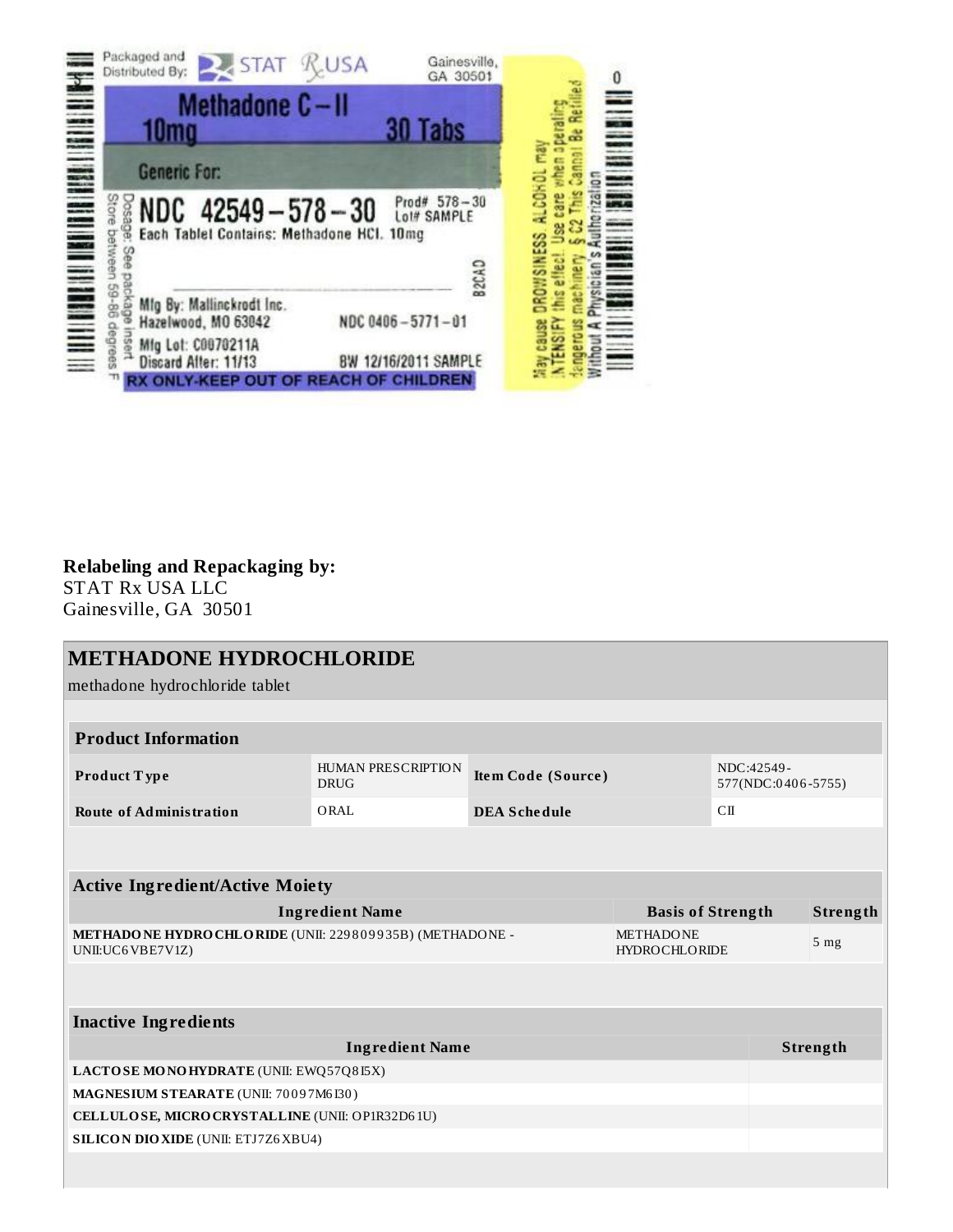| <b>Product Characteristics</b> |                                                 |                     |                             |  |                           |  |
|--------------------------------|-------------------------------------------------|---------------------|-----------------------------|--|---------------------------|--|
| Color                          | white (off-white)                               |                     | Score                       |  | 2 pieces                  |  |
| <b>Shape</b>                   | <b>RECTANGLE</b>                                | <b>Size</b>         |                             |  | 9mm                       |  |
| Flavor                         |                                                 | <b>Imprint Code</b> |                             |  | 57;55;M                   |  |
| <b>Contains</b>                |                                                 |                     |                             |  |                           |  |
|                                |                                                 |                     |                             |  |                           |  |
|                                |                                                 |                     |                             |  |                           |  |
| Packaging                      |                                                 |                     |                             |  |                           |  |
| <b>Item Code</b><br>#          | <b>Package Description</b>                      |                     | <b>Marketing Start Date</b> |  | <b>Marketing End Date</b> |  |
| 1 NDC:42549-577-02             | 112 in 1 BOTTLE                                 |                     |                             |  |                           |  |
| 2 NDC:42549-577-28             | 28 in 1 BOTTLE                                  |                     |                             |  |                           |  |
|                                |                                                 |                     |                             |  |                           |  |
|                                |                                                 |                     |                             |  |                           |  |
| <b>Marketing Information</b>   |                                                 |                     |                             |  |                           |  |
| <b>Marketing Category</b>      | <b>Application Number or Monograph Citation</b> |                     | <b>Marketing Start Date</b> |  | <b>Marketing End Date</b> |  |
| <b>ANDA</b>                    | ANDA040517                                      |                     | 05/19/2009                  |  |                           |  |
|                                |                                                 |                     |                             |  |                           |  |
|                                |                                                 |                     |                             |  |                           |  |
|                                | <b>METHADONE HYDROCHLORIDE</b>                  |                     |                             |  |                           |  |
| methadone hydrochloride tablet |                                                 |                     |                             |  |                           |  |
|                                |                                                 |                     |                             |  |                           |  |

### **Product Information**

| <b>Product Type</b>            | HUMAN PRESCRIPTION<br>DRUG | Item Code (Source)  | NDC:42549-<br>578(NDC:0406-5771) |
|--------------------------------|----------------------------|---------------------|----------------------------------|
| <b>Route of Administration</b> | ORAL.                      | <b>DEA Schedule</b> | CD                               |

| <b>Active Ingredient/Active Moiety</b>          |                                                            |                     |                                          |          |          |
|-------------------------------------------------|------------------------------------------------------------|---------------------|------------------------------------------|----------|----------|
| <b>Ingredient Name</b>                          |                                                            |                     | <b>Basis of Strength</b>                 |          | Strength |
| UNII: UC6 VBE7V1Z)                              | METHADO NE HYDRO CHLORIDE (UNII: 229809935B) (METHADO NE - |                     | <b>METHADONE</b><br><b>HYDROCHLORIDE</b> |          | $10$ mg  |
|                                                 |                                                            |                     |                                          |          |          |
| <b>Inactive Ingredients</b>                     |                                                            |                     |                                          |          |          |
| <b>Ingredient Name</b>                          |                                                            |                     |                                          | Strength |          |
|                                                 | LACTOSE MONOHYDRATE (UNII: EWQ57Q8I5X)                     |                     |                                          |          |          |
| MAGNESIUM STEARATE (UNII: 70097M6I30)           |                                                            |                     |                                          |          |          |
| CELLULOSE, MICRO CRYSTALLINE (UNII: OP1R32D61U) |                                                            |                     |                                          |          |          |
| <b>SILICON DIO XIDE (UNII: ETJ7Z6XBU4)</b>      |                                                            |                     |                                          |          |          |
|                                                 |                                                            |                     |                                          |          |          |
|                                                 |                                                            |                     |                                          |          |          |
| <b>Product Characteristics</b>                  |                                                            |                     |                                          |          |          |
| Color                                           | white (off-white)                                          | <b>Score</b>        |                                          | 2 pieces |          |
| <b>Shape</b>                                    | <b>RECTANGLE</b>                                           | <b>Size</b>         |                                          | 11mm     |          |
| Flavor                                          |                                                            | <b>Imprint Code</b> |                                          | 57;71;M  |          |
| <b>Contains</b>                                 |                                                            |                     |                                          |          |          |